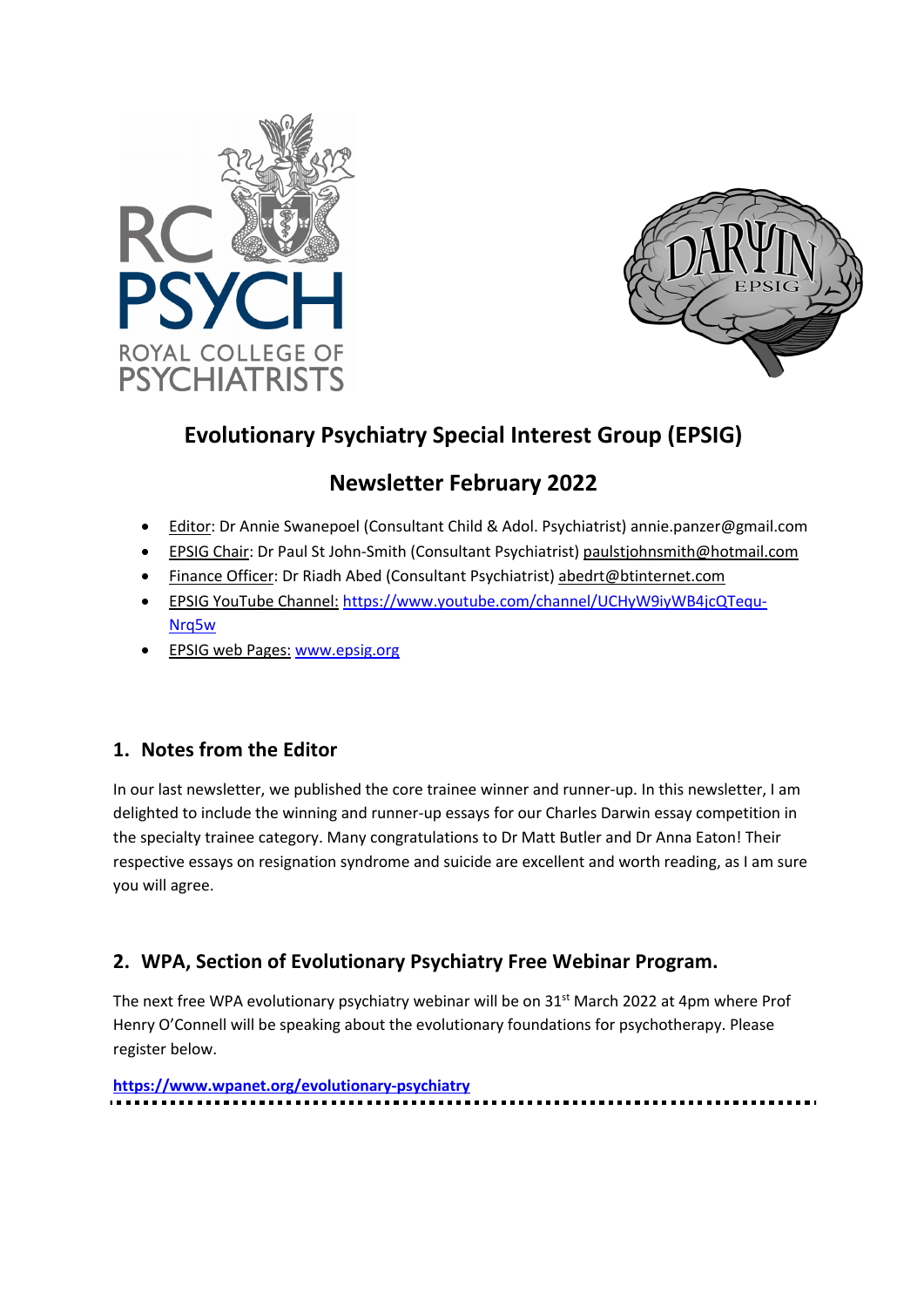# **3. SPECIALTY TRAINEE WINNER: Dr Matt Butler**

# **Resignation Syndrome: An Evolutionary Perspective**

Submission for the Charles Darwin RCPsych Evolutionary Psychiatry SIG prize 2021

Dr Matt Butler ST4 in psychiatry, South London and Maudsley NHS Foundation Trust

## **Summary**

Resignation syndrome is a recently described neuropsychiatric disorder which predominantly affects children who seek refuge in Sweden. Prominent features of resignation syndrome include a period of withdrawal followed by an unresponsive coma-like state which may require nasogastric feeding and full-time carer support. Resignation syndrome has been suggested to represent a form of functional coma, although the condition also shares similarities with other neuropsychiatric disorders such as depression, seasonal affective disorder, and catatonia. Several evolutionary mechanisms which once provided adaptive advantage have been implicated in the genesis or maintenance of these three disorders. These mechanisms include learned helplessness, hibernation, and tonic immobility. Due to overlapping clinical features and risk factors, similar evolutionary mechanisms may be implicated in resignation syndrome. A learned helplessness mechanistic model implicates previous trauma in the genesis of resignation syndrome and lends itself to identification of those at high-risk of the disorder, as well as using positive clinical signs to 'demonstrate an escape' to affected patients. A hibernation model suggests avenues for mechanistic research, including exploration of vagal tone and endocrine modulation. Finally, conceptualising resignation syndrome as a form of tonic immobility implicates naloxone as a potential treatment, particularly given the putative role of the endorphin system in the maintenance of tonic immobility in animals. This essay explores an evolutionary perspective on resignation syndrome and suggests potential hypothesis for future research into the condition and its treatment.

## **Introduction**

Resignation syndrome is a neuropsychiatric disorder characterised by an initial depressive withdrawal phase followed by a coma-like state, in which affected children are almost entirely unresponsive (1). The illness falls outside of established psychiatric classification (e.g., the Diagnostic and Statistical Manual of Mental Disorders), although it was recognised as a distinct diagnosis by the Swedish National Board of Health and Welfare in 2014 (2). The disorder, encountered by Swedish researchers and doctors from the 1990s onwards, affects solely children, and is typically seen in those who have a history of significant traumatic experience(s) before moving to Sweden as asylum seekers (2).

## **Clinical features**

Resignation syndrome is a debilitating disorder in which children and adolescents slowly become stuporous following a depressive period. The prodromal phase features social withdrawal, sleep disturbances and dysphoria. This progresses, via mutism and stupor, to complete unresponsiveness with double incontinence. In the latter stages, affected children are unresponsive even to painful stimuli (1). There are many clinical similarities between resignation syndrome and functional coma (3). Neurological examinations in affected patients are generally normal, however, patients may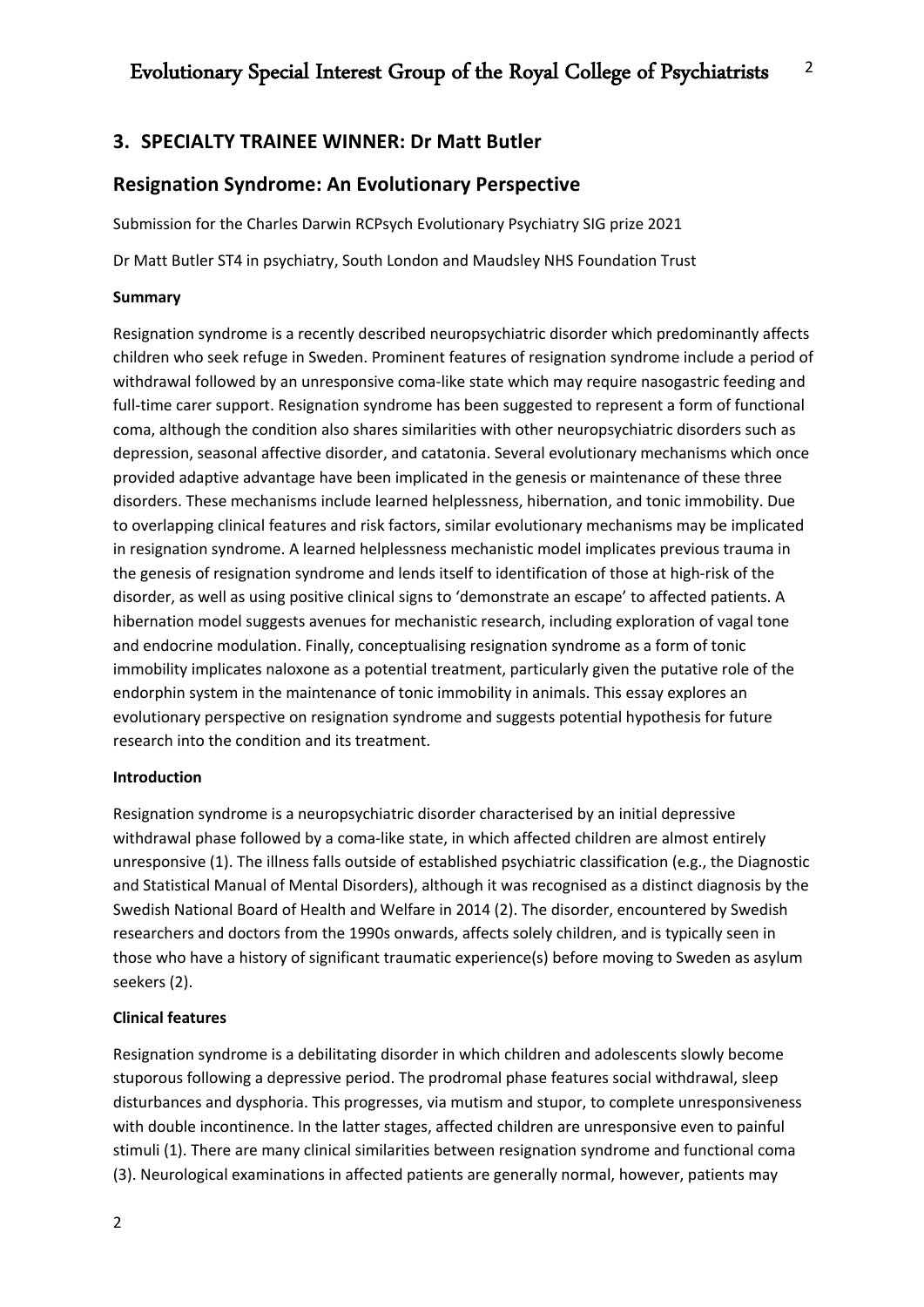have hypotonicity/flaccid paralysis with weak reflexes. Other neurological signs point towards a functional aetiology, such as closed eyes resistant to opening, and pupils which divert from the examiner, both of which are reasonably specific positive signs for functional coma (4). Further clinical signs may include tachycardia and elevated temperature, (1) although affected children often have heart rate and blood pressure within the normal range, and haematological markers are normal or non-specific. EEG findings are normal and show patterns of a sleep-wake cycle (5). In part due to a poor understanding of the disorder, treatment options are limited. During the illness, management is almost entirely supportive, with many children requiring nasogastric feeding and complete support for all basic activities of daily living. This support is often undertaken by the families of patients (2). The condition may last for months or years at a time before resolution, which may be partial or complete and may be precipitated by a change in living circumstances (1).

## **Conceptual challenges**

Resignation syndrome affects children who almost invariably are caught in the midst of a familial application for asylum, and the disorder often arises during periods of uncertainty regarding residential status (2). Cases described in Sweden almost invariably affected children who arrived from particular geographical regions, and the vast majority had witnessed significant trauma premorbidly (2). Although resignation syndrome is unlikely to be an entirely novel syndrome (cases with similar clinical presentations have been described in the literature (1,6)), its specific demographic, political, and geographic distribution certainly point towards a culture-bound element to the disorder (1). A number of explanatory and precipitating aetiological theories have been advanced to conceptualise the disorder, including medical, family dynamic, psychological, political, cultural, and intentional models (7). The interplay of these remains a controversial issue, particularly with the political backdrop which surrounds the disorder; some have suggested that the disorder is pervasive refusal syndrome, malingering or even Munchausen's by proxy (7). There are, however, no firm data to support these assertions, and a discussion of the diagnostic and political controversies surrounding the disorder is beyond the scope of this essay. A model of symptom genesis which considers the multiplicity of sociocultural, biomedical, and psychological factors is likely to be the most robust means of understanding the disorder.

## **Evolutionary perspectives on resignation syndrome**

Despite the similarities between resignation syndrome and other psychiatric disorders with proposed evolutionary perspectives, such as depression(8), seasonal affective disorder (SAD) (9) and catatonia (10) there have not yet, to the best of the author's knowledge, been any evolutionary perspectives on resignation syndrome in the English-language literature. Nevertheless, it is possible that resignation syndrome, although inextricably culture-bound, can be conceptualised in part as arising from situationally inappropriate use of evolutionarily preserved mechanisms of response to stress and fearful situations. The aims of this essay are thus as follows:

a) To explore the similarities and differences of resignation syndrome with the evolutionary models of related disorders including depression, SAD, and catatonia.

b) To evaluate potential mechanisms behind resignation syndrome from an evolutionary perspective. These mechanisms include tonic immobility, learned helplessness, and hibernation.

c) To propose testable hypotheses based on these features.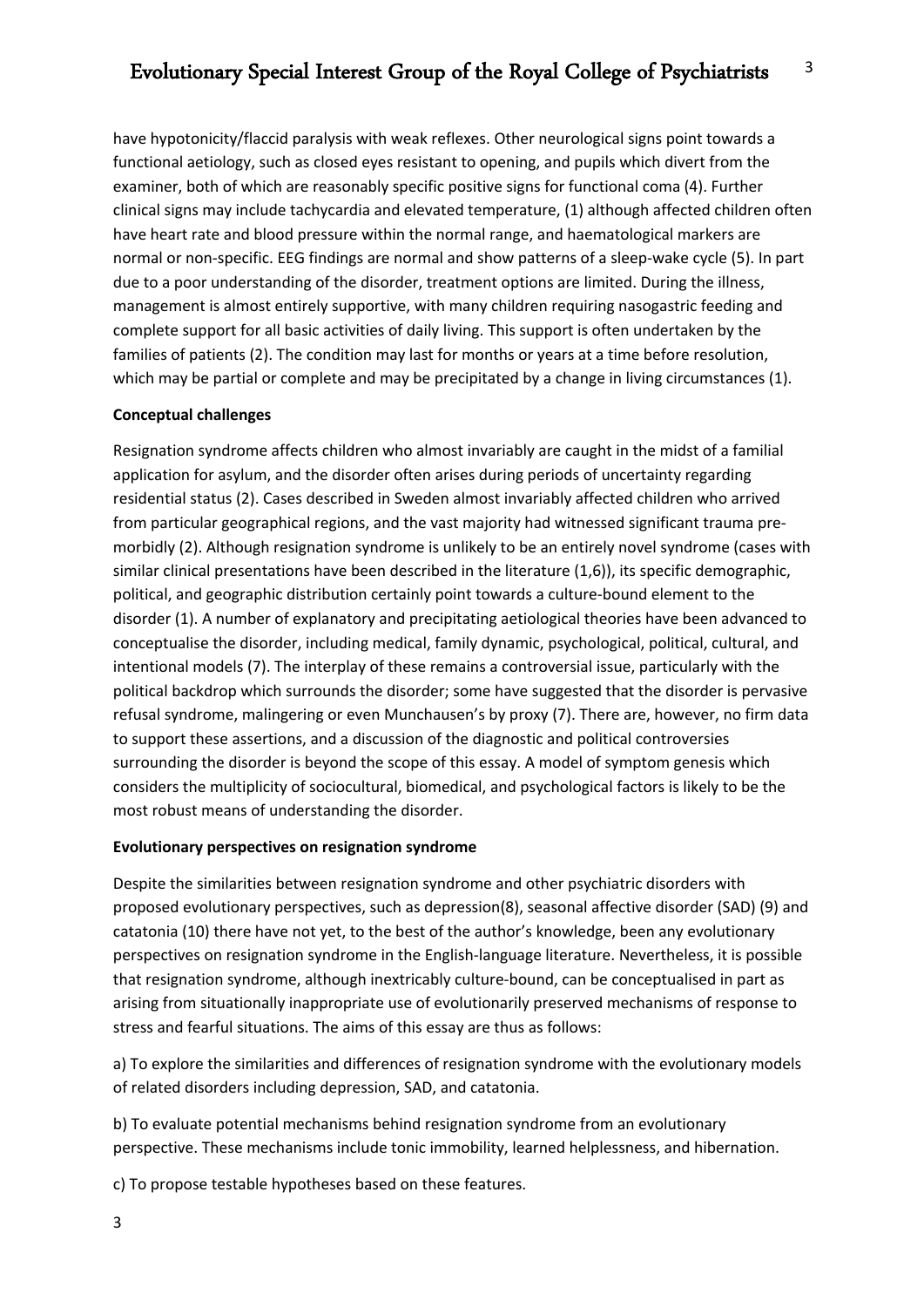### **Depression: learned helplessness**

Depression is one of the most common psychiatric disorders, affecting millions worldwide. Although the phenotype of depression varies between individuals and cultures (11), symptoms often include withdrawal from social interaction, changes to eating and sleeping habits, loss of interest and pleasure in activities and psychomotor retardation. Depression, in its severest form, can lead to a stuporous state in which the individual does not eat or drink and shows limited interaction or responsiveness to the environment. These severe cases of depression may require nasogastric feeding and interventions such as electroconvulsive therapy (12). Many of these symptoms of depression are shared with resignation syndrome. Depression is one of the psychiatric conditions with the most well-characterised evolutionary perspectives (8). These perspectives describe how depressive symptoms, such as withdrawal, may have been adaptive in certain situations in premodern humans, for example in the face of uncontrollable and hostile environments (13). It follows that withdrawal from situations, with a consequent reduction energy expenditure, may be an adaptive mechanism when humans are faced with repetitive stress or frustration. In humans, this type of behaviour may prevent excessive pursuit of an unachievable goal (8). An example of a specific proposed evolutionary mechanism by which depression arises is that of learned helplessness, a phenomenon which was first noted in animal models (14). When faced with repetitive and enduring stressors which are beyond their control, some mammals will enter a withdrawn and anhedonic state which has similarities with a human depressive syndrome. One experimental paradigm utilises electrical shocks, and when animals who have 'learnt' that they cannot escape the shock are placed in a new environment where a shock is present but escape is possible, many will exhibit passive attitudes and make no attempt, at least initially, to avoid the shocks (15). In some experiments, intervention by researchers to show that escape is possible does eventually lead to the animal escaping. Learned helplessness can be used as a putative model to explain some of the symptoms of resignation syndrome, such as withdrawal and apathy, and emphasises the importance of a history of previous traumatic experiences in the subsequent development of these symptoms. This is particularly pertinent, given that the large majority of children affected by resignation syndrome have a history of some form of life-threating trauma prior to their arrival in Sweden (2). It is possible, therefore, that using the framework of learned helplessness, that asylum-seeking children could be assessed for the risk of prospectively developing resignation syndrome based on their trauma history, particularly in traumatic events which have been perceived by the children as being uncontrollable and inescapable. This paradigm also, importantly, reiterates the importance of clinicians 'demonstrating an escape' to the affected children by compassionately eliciting positive functional signs (discussed later), which indicates to patients and their carers that the possibility for the resumption of normal function remains, even in the most severe cases. This form of therapeutic technique already has some evidence as a means of treatment in functional coma (4).

### **Seasonal affective disorder: attenuated hibernation**

Seasonal affective disorder (SAD) is characterised by lethargy, hypersomnia, social withdrawal, and low mood. The disorder is thought to occur in increasing frequency at higher latitudes, although other influences such as climate and sociocultural factors may also predispose to or protect from the development of the disorder (16). Resignation syndrome, at least in the early stages, shares some clinical aspects with SAD. SAD has been postulated to arise from the evolutionary advantage gained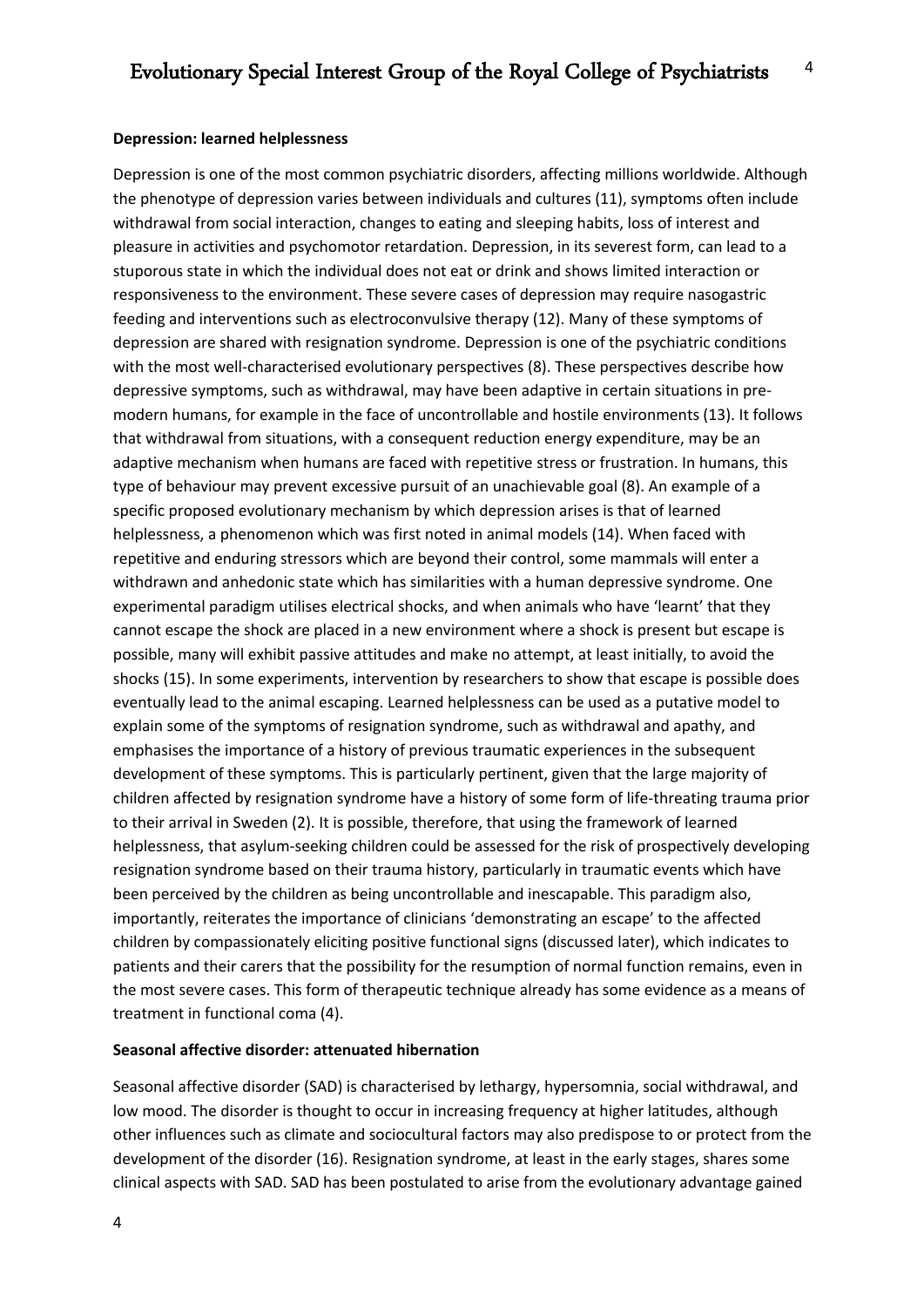from lower fertility rates in winter, during which time it is much harder to provide for neonates in areas where food is scarce; the disorder in this sense has been compared to a form of attenuated winter hibernation (9). It is suggested that episodes of torpor, or at least relative inactivity, during periods in which energy conservation may be necessary (i.e., when food is scarce) has adaptive advantages, particularly 'in situations in which action would be futile or dangerous.' (8) Previous authors have shown evidence of increased vagal tone, measured by frequencies episodes of sinus arrhythmia, in subsyndromal SAD patients in comparison to controls (17). This heart rate alteration is shared by some animals entering hibernation, implicating the vagal nerve in commencing physiological cascades which cause the animals to enter the hibernation state (18). Hibernation is practised by numerous animals and occurs mostly in winter. Hibernation takes numerous forms, from extreme drops in core body temperatures sustained via a drastic reduction in metabolic rate, to lighter winter 'torpor' undertaken by, for example, brown bears (19). The animal with the closest phylogenetic related to humans which hibernates is the dwarf lemur, a primate which populates Madagascar and hibernates for around seven months a year, despite the high temperatures (20). This suggests that the genomic correlates of hibernation could be preserved in humans, a hypothesis which has been suggested by both animal and medical researchers (21). Indeed, archaeological evidence has suggested periods of hibernation in an extinct hominin species around 500,000 years ago. Researchers analysing the fossilised remains of a group of these hominins concluded that regular structural bone abnormalities in the skeletons were indicative of osteodystrophy characterised by severe hyperparathyroidism, which they suggest would have arisen during months spent in low-light environments (i.e., caves) during the intolerable winter season (22). They suggest that this provides indirect evidence of hibernation in pre Homo sapiens human species. Despite this, evidence of modern human hibernation is sparse. Periods of winter hibernation – known as lotska – may have been undertaken by Russian peasants in 18th Century Pskov area of Russia (a similar latitude to Stockholm), as described in the British Medical Journal around a century years ago, although this anthropological narrative may be apocryphal (23,24). Hibernation involves a reduction in metabolic rate, and a consequent lowering of body temperature, as well as additional physiological changes such as bradycardia (as well as sinus arrhythmia, as discussed above). The physiological correlates of hibernation are incompletely understood (25), however it is likely that a complex interplay of endocrine alterations are responsible for its induction and maintenance (26). Hypercortisolaemia has been associated with hibernation in brown bears (19), and alterations in other hormones such as leptin, ghrelin, insulin, and parathyroid hormone have been postulated to ensure homeostasis in other animals during hibernation (27). In the media, resignation syndrome has been described as akin to hibernation (28). Although evidence so far from resignation syndrome is limited, calorimetry measurements in some patients has demonstrated metabolic rates below that of expected basal rates, suggesting a state akin to hibernation (2). Despite this, there are some data from a small case series which diverge from animal studies; for example, there are suggestion that the duration of illness in resignation syndrome is negatively associated with markers of endogenous steroids (including cortisol) (29). Previous authors have drawn evolutionary comparison between hibernation and anorexia nervosa, and have suggested that markers of hibernation, for example heart rate variability, could be used to unmask at-risk patients. These physiological parameter alterations may represent an avenue for the mechanistic exploration of resignation syndrome. Research could help to unpick whether patients who are at-risk of the disorder manifest physical changes such as increase in heart rate variability. The putative endocrine alterations in hibernation,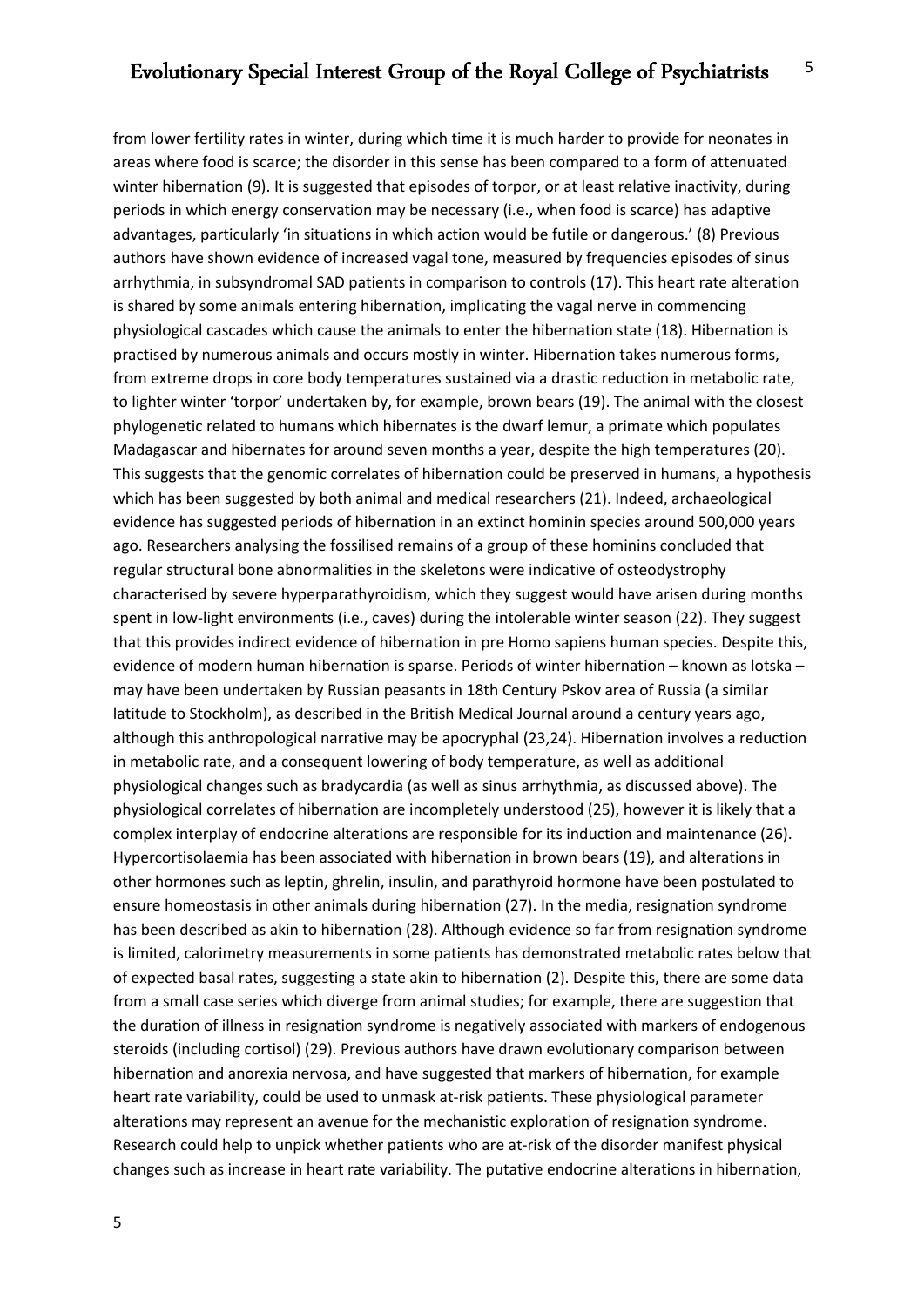particularly modulation of cortisol, leptin, ghrelin, insulin, and parathyroid hormone, also offer an opportunity to explore the neuroendocrine correlates of resignation syndrome (30).

#### **Catatonia: tonic immobility**

Catatonia is an acute neuropsychiatric disorder which arises in the context of medical or psychiatric illness. Catatonia may, in some cases, be described as functional or psychogenic, and there have been suggestions that resignation syndrome represents a form of functional catatonia (1). As well as a vast array of causes, catatonia has a heterogenous presentation; typically, however, patients enter a period, sometimes long-lasting, of immobility and relative unawareness of the outside environment. This is often accompanied by clinical signs such as catalepsy, rigidity, stereotypy, and refusal to engage or eat (31). In previous evolutionary perspectives, it has been suggested that catatonia represents an exaggerated fear response, with features similar to the animal defence of tonic immobility (10). Colloquially, this is referred to as being 'scared stiff'. This is supported by phenomenological accounts of catatonia: when able to remember the experience, patients often recount periods of intense fear which accompanies the physical symptoms (32). Evolutionary perspectives have suggested that catatonia may represent a form of tonic immobility, a physical defence mechanism in some animals characterised by paralysis and anaesthesia (10). Many animals, when faced with stressful or fearful situations, particularly if there is a threat to life (such as facing a predator) will suddenly freeze (10). Features of this behaviour - tonic immobility - include cessation of movement, initial hypertonia followed by hypotonia, suppression of vocalisation, and lack of response to the environment (including painful stimuli), as well as heart rate and body temperature decreases (33). It is suggested that tonic immobility evolved as many predators rely on movement perception when hunting, and thus a prolonged period of immobility would eventually lead to the predator ceasing to hunt the frightened animal. Tonic immobility should, however, be distinguished from 'attentive freezing', a more transient animal response which reduces the chances of detection by predator and shifts attention diversion in the prey animal to potential dangers in the surrounding environment (10,33). Features suggesting tonic immobility have been described in humans in response to extraordinarily stressful situations, such as sexual assault, (34,35) and dissociation is seen as a possible mechanistic correlate of this response (36). Research, primarily in animal models, has noted the analgesia which accompanies traumatic events, and suggests that this may be mediated by the endogenous opioid system. Indeed, in experimental models, tonic immobility (particularly the analgesic aspect) can be shortened via the administration of the opiate antagonist naloxone (37,38). If extrapolated, this data suggest that dissociative analgesia may be reversed by naloxone in humans. Indeed, there is evidence, albeit limited at present, that some symptoms of dissociation, particularly in the context of posttraumatic symptoms, may respond to naloxone (39). Patients with resignation syndrome have been noted, despite signs of lingering awareness and volition, to be able to tolerate significant noxious stimuli without response or arousal (1), a feature which is shared by patients with functional coma resulting from other causes (4). The shared features of resignation syndrome with tonic immobility lends the disorder to a novel treatment hypothesis: reduction of the level of dissociative anaesthesia via the administration of naloxone may allow for clinically-appropriate stimuli -such as Harvey's sign, the application of high-frequency vibrating tuning fork to the nasal mucosa - to improve arousal (4). This is particularly important, as we have seen, as demonstration of normal physiological functioning is one of the mainstays of the treatment of functional disorders, including functional coma (4,40).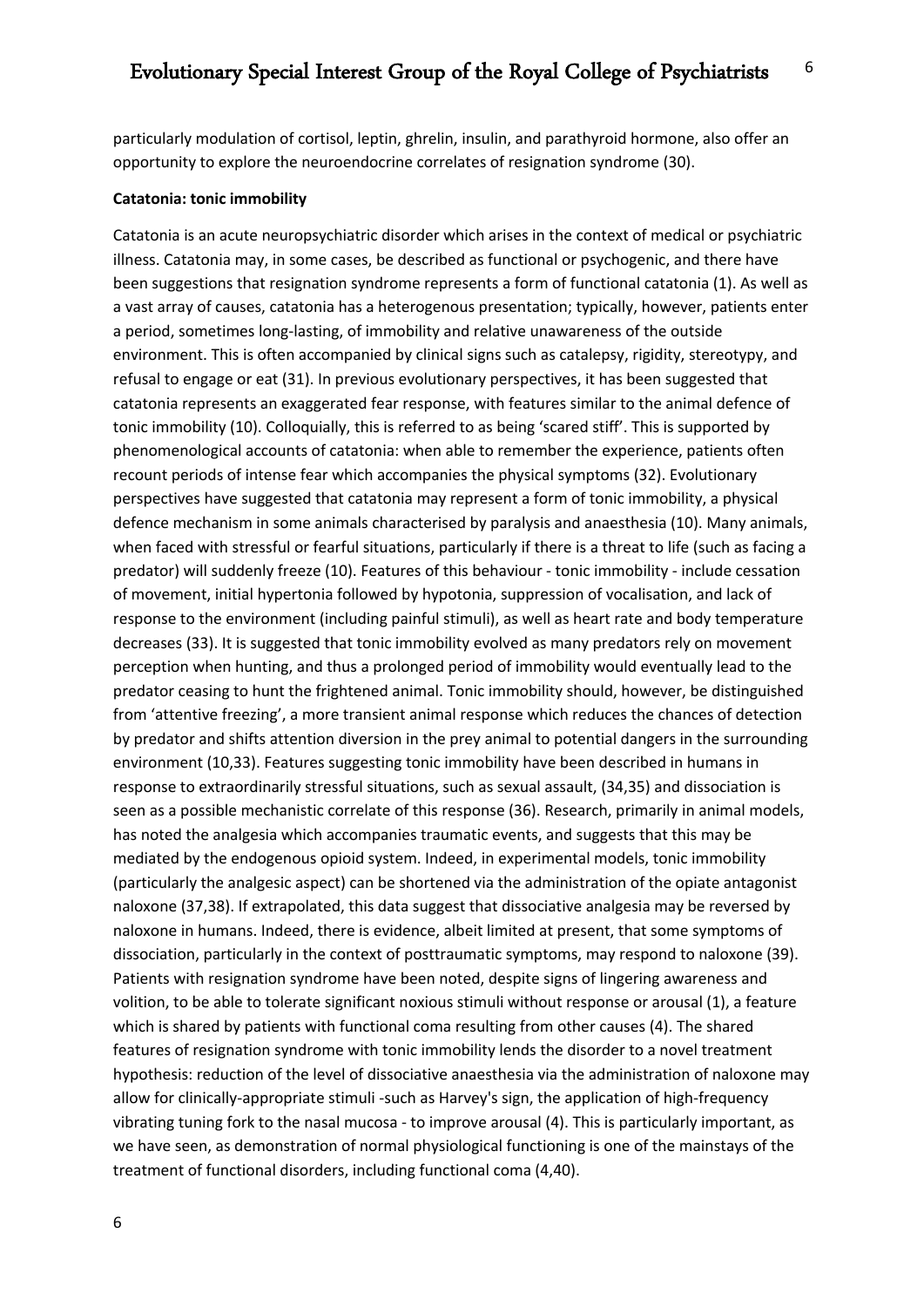#### **Conclusions**

Resignation syndrome is a culture bound illness which, in the opinion of this author, is best described as a functional coma with additional depressive and catatonia-like features. The interplay of sociocultural factors in its genesis is indisputable, however proximate mechanisms may involve evolutionarily conserved mechanisms, such as learned helplessness, hibernation, and tonic immobility. Whatever the cause of resignation syndrome, evolutionary perspectives on resignation syndrome lend themselves to testable hypotheses in conceptualising and treating the disorder. The learned helplessness model offers a chance to stratify at-risk patients, and is a hypothesis supported by the improvement of patients' conditions when asylum status is granted or when separated from the home and family environment (1,41). It is suggested that clinicians consider appropriate trauma histories in young refugees who arrive to countries where resignation syndrome has been described. This is particularly the case in patients who may have experienced repeated severe trauma which has been perceived as uncontrollable and inescapable. This model also reiterates the necessity for clinicians to offer an escape from the condition via demonstration of the capacity for normal physiological functioning. Although speculative, the overlap in clinical aspects of hibernation and resignation syndrome suggests potential avenues for mechanistic exploration. The influence of vagal tone could be monitored in patients who are identified as potentially at-risk of developing resignation syndrome. Furthermore, exploration of serum endocrine changes in patients with resignation syndrome may help to develop a deeper physiological understanding of a condition which is currently poorly understood. Finally, larger-scale studies into the metabolic rate of patients with resignation syndrome may offer insights into the physiological manifestations of the disorder and improve understanding of the similarities and differences between resignation syndrome and the hibernation state. Finally, the possible influence of tonic immobility, particularly the anaesthetic aspects (as in some cases of traumatic dissociation and functional coma), offer a potential treatment hypothesis. It may be prudent to trial the administration of naloxone, a safe and well-tolerated medication, in patients with resignation syndrome, followed by the use of clinically appropriate and brief painful stimuli, which could help to induce arousal. This induction of arousal may be a pathway for patients to begin their recovery from an extraordinarily debilitating condition.

#### **References**

3. Ryznar, E. & Wilcox, D. Functional Coma: Two Case Reports and a Review of the Literature. Psychosomatics 60, 343–351 (2019).

4. Ludwig, L., McWhirter, L., Williams, S., Derry, C. & Stone, J. Functional coma. Handb. Clin. Neurol. 139, 313–327 (2016).

6. McCall, C. Urgent medical attention needed for people on Nauru. Lancet 392, 1507–1508 (2018).

10. Moskowitz, A. K. 'Scared stiff': Catatonia as an evolutionary-based fear response. Psychol. Rev. 111, 984–1002 (2004).

11. Kleinman, A. Culture and Depression. N. Engl. J. Med. 351, 951–953 (2004).

13. Gilbert, P. Evolution and depression: issues and implications. Psychol. Med. 36, 287–297 (2006).

15. Vollmayr, B. & Henn, F. A. Learned helplessness in the rat: improvements in validity and reliability. Brain Res. Protoc. 8, 1–7 (2001). 16. Mersch, P. P. A., Middendorp, H. M., Bouhuys, A. L., Beersma, D. G. M. & van den Hoofdakker, R. H. Seasonal affective disorder and latitude: a review of the literature. J. Affect. Disord. 53, 35–48 (1999).

<sup>1.</sup> Sallin, K. et al. Resignation syndrome: Catatonia? Culture-bound? Front. Behav. Neurosci. 10, 1–18 (2016).

<sup>2.</sup> von Knorring, A. L. & Hultcrantz, E. Asylum-seeking children with resignation syndrome: catatonia or traumatic withdrawal syndrome? Eur. Child Adolesc. Psychiatry 29, 1103–1109 (2020).

<sup>5.</sup> Aronsson, B., Wiberg, C., Sandstedt, P. & Hjern, A. Asylum-seeking children with severe loss of activities of daily living: Clinical signs and course during rehabilitation. Acta Paediatr. Int. J. Paediatr. 98, 1977–1981 (2009).

<sup>7.</sup> Kirmayer, L. J. & Gómez-Carrillo, A. Agency, embodiment and enactment in psychosomatic theory and practice. Med. Humanit. 169–182 (2019) doi:10.1136/medhum-2018-011618.

<sup>8.</sup> Nesse, R. M. Is Depression an Adaptation? Arch. Gen. Psychiatry 57, 14–20 (2000).

<sup>9.</sup> Eagles, J. M. Seasonal affective disorder: A vestigial evolutionary advantage? Med. Hypotheses 63, 767–772 (2004).

<sup>12.</sup> Semple, D. & Smyth, R. Oxford Handbook of Psychiatry (3rd edn). Oxford University Press (2013). doi:10.1192/pb.bp.110.031153.

<sup>14.</sup> Maier, S. F. Learned helplessness and animal models of depression. Prog. NeuroPsychopharmacology Biol. Psychiatry 8, 435–446 (1984).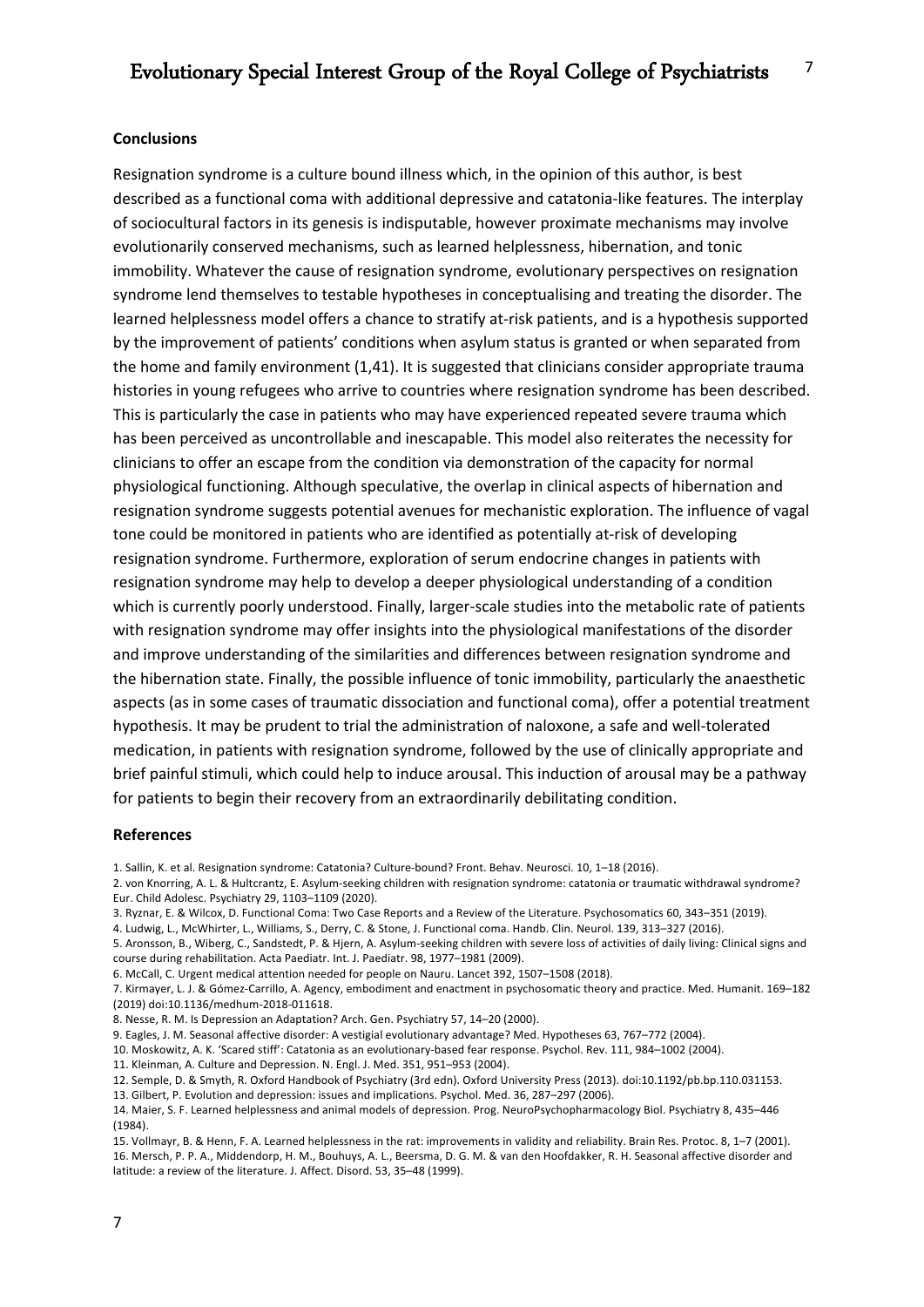17. Austen, M. L. & Wilson, G. V. Increased vagal tone during winter in subsyndromal seasonal affective disorder. Biol. Psychiatry 50, 28– 34 (2001).

18. Milsom, W. K., Zimmer, M. B. & Harris, M. B. Vagal control of cardiorespiratory function in hibernation. Exp. Physiol. 86, 791–796 (2001).

19. Vella, C. A. et al. Regulation of metabolism during hibernation in brown bears (Ursus arctos): Involvement of cortisol, PGC-1α and AMPK in adipose tissue and skeletal muscle. Comp. Biochem. Physiol. Part A Mol. Integr. Physiol. 240, 110591 (2020).

20. Dausmann, K. H., Glos, J., Ganzhorn, J. U. & Heldmaier, G. Hibernation in a tropical primate. Nature 429, 825–826 (2004).

21. Blanco, M. B., Dausmann, K. H., Faherty, S. L. & Yoder, A. D. Tropical heterothermy is "cool": The expression of daily torpor and hibernation in primates. Evol. Anthropol. Issues, News, Rev. 27, 147–161 (2018).

22. Bartsiokas, A. & Arsuaga, J. L. Hibernation in hominins from Atapuerca, Spain half a million years ago. Anthropol. 124, 102797 (2020). 23. Human hibernation. BMJ 320, 1245 (2000).

24. Dirks, R. Social responses during severe food shortages and famine ( world). Curr. Anthropol. 21, 21–44 (1980).

25. Storey, K. B., Heldmaier, G. & Rider, M. H. Mammalian Hibernation: Physiology, Cell Signaling, and Gene Controls on Metabolic Rate Depression BT - Dormancy and Resistance in Harsh Environments. in (eds. Lubzens, E., Cerda, J. & Clark, M.) 227–252 (Springer Berlin Heidelberg, 2010). doi:10.1007/978-3-642-12422-8\_13.

26. Pan, M. Hibernation induction in non-hibernating species. Biosci. Horizons Int. J. Student Res. 11, (2018).

27. Doherty, A. H., Florant, G. L. & Donahue, S. W. Endocrine Regulation of Bone and Energy Metabolism in Hibernating Mammals. Integr. Comp. Biol. 54, 463–483 (2014).

28. Newman, L. What is resignation syndrome and why is it affecting refugee children? The Conversation

https://www.abc.net.au/news/2018-08-22/resignation-syndrome-and-why-isit-affecting-refugee-children/10152444 (2018).

29. Söndergaard, H. P., Kushnir, M. M., Aronsson, B., Sandstedt, P. & Bergquist, J. Patterns of endogenous steroids in apathetic refugee children are compatible with long-term stress. BMC Res. Notes 5, 186 (2012).

30. Scolnick, B. Hypothesis: Clues From Mammalian Hibernation for Treating Patients With Anorexia Nervosa . Frontiers in Psychology vol. 9 2159 (2018).

31. Rosebush, P. I. & Mazurek, M. F. Catatonia and Its Treatment. Schizophr. Bull. 36, 239–242 (2010).

32. Fink, M. & Shorter, E. Does persisting fear sustain catatonia? Acta Psychiatr. Scand. 136, 441– 444 (2017).

33. Abrams, M. P., Carleton, R. N., Taylor, S. & Asmundson, G. J. G. Human tonic immobility: Measurement and correlates. Depress. Anxiety 26, 550–556 (2009).

34. Galliano, G., Noble, L. M., Travis, L. A. & Puechl, C. Victim Reactions During Rape/Sexual Assault: A Preliminary Study of the Immobility Response and Its Correlates. J. Interpers. Violence 8, 109–114 (1993).

35. Heidt, J. M., Marx, B. P. & Forsyth, J. P. Tonic immobility and childhood sexual abuse: a preliminary report evaluating the sequela of rape-induced paralysis. Behav. Res. Ther. 43, 1157–1171 (2005).

36. Nijenhuis, E. R. S., Vanderlinden, J. & Spinhoven, P. Animal defensive reactions as a model for trauma-induced dissociative reactions. J. Trauma. Stress 11, 243–260 (1998).

37. Amir, S. Involvement of endogenous opioids with forced swimming-induced immobility in mice. Physiol. Behav. 28, 249–251 (1982). 38. Miranda-Páez, A., Zamudio, S., Vázquez-León, P., Campos-Rodríguez, C. & Ramírez-San Juan, E. Involvement of opioid and GABA systems in the ventrolateral periaqueductal gray on analgesia associated with tonic immobility. Pharmacol. Biochem. Behav. 142, 72–78 (2016).

39. Sutar, R. & Sahu, S. Pharmacotherapy for dissociative disorders: A systematic review. Psychiatry Res. 281, 112529 (2019). 40. Espay, A. J. et al. Current concepts in diagnosis and treatment of functional neurological disorders. JAMA Neurol. 75, 1132–1141 (2018).

41. Sallin, K., Evers, K., Jarbin, H., Joelsson, L. & Petrovic, P. Separation and not residency permit restores function in resignation syndrome: a retrospective cohort study. Eur. Child Adolesc. Psychiatry (2021) doi:10.1007/s00787-021-01833-3.

# **4. SPECIALTY TRAINEE RUNNER UP: Dr Anna Eaton**

## **"Natural selection will never produce in a being anything injurious to itself,"**

- Darwin '*On the Origin of Species'*

*The suicide rate for females under 25 years in the UK is currently the highest on record*<sup>i</sup> *, whilst the Millennium Cohort Study discovered that 7% of children had attempted suicide by 17 years of age with 24% having self-harmed within the year*ii*. Globally almost 800,000 people end their lives by suicide each yeariii. For each adult worldwide that successfully takes their own life, approximately 20 have made an attempt and 200 have thought about it*iii*. Moreover,* the heritability of completed suicide is estimated at 43%<sup>iv</sup>. *How then, can we possibly begin to conceptualise this phenomenon in the context of adaptation to survive?* 

As Darwin considers human and animals on a natural continuum<sup>v</sup>, perhaps the first consideration is *the manifestation of self-injurious behaviour across the animal kingdom. Traditionally*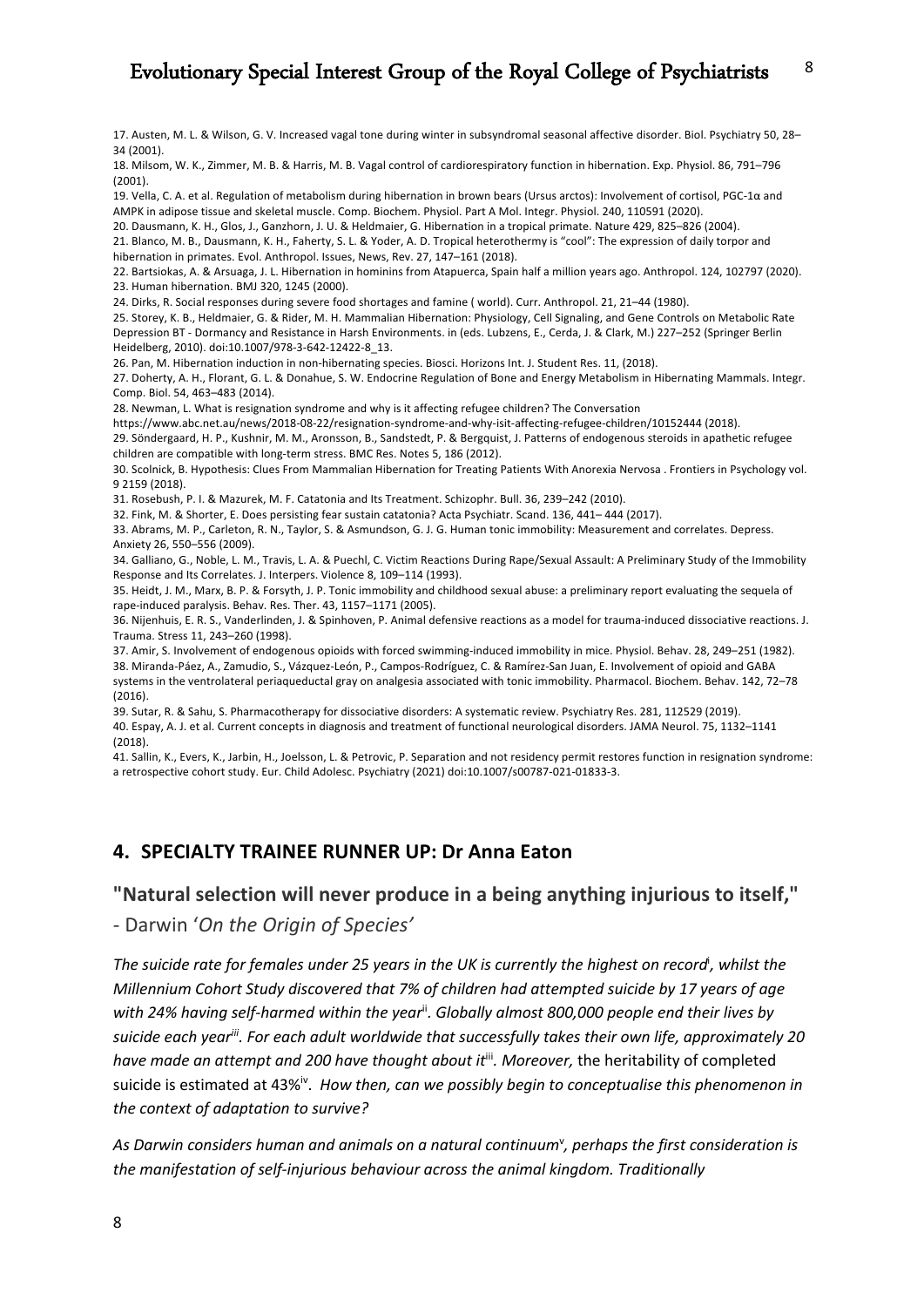*conceptualising animal behaviour as deliberately harmful or suicidal has been dismissed as metaphorical or anthropomorphic*vi*,*vii*. But is it our human experience of the sequelae, socio-cultural and religious overlays that colour our understanding and interpretation of suicide as uniquely and tragically human – a by-product of a sophisticated brain*viii*? Particularly when these factors, in combination with stigma and legality chiefly shape broad societal 'anti-suicide defences'*ix*.* 

*"There is no fundamental difference between man and animals in their ability to feel pleasure and pain, happiness, and misery."*

Animals experience many of the emotional states associated with suicide<sup>x</sup> and depression; *helplessness*xi*, lethargy*xii*, anhedonia, chronic anxiety and sleep disturbance*xiii*. In fact, research has identified pathological behaviour akin to human psychiatric disorders including PTSD, eating disorders, antisocial and borderline personality disorders, diagnosed using human psychiatric models and treated in the same way*<sup>xiv,xv</sup>– with positive results<sup>xvi</sup>.

*There is significant evidence for a large spectrum of self-injurious behaviour in animals, particularly so in captive or isolated animals*xvii*. These are exhibited with associated neurological, neurochemical and endocrine abnormalities, decision-making deficits, genetic, epigenetic interactions and interestingly exposure to early life stress and adversity*xviii*. These findings are in parallel human to*  'stress-diathesis' models<sup>1</sup> of suicide<sup>xix</sup>, xx and neurobiological changes identified post-mortem such as *low levels of cerebrospinal fluid 5-HIAA, disturbances in the serotonergic system and hypothalamicpituitary adrenal axis dysfunction*xviii*,* xxi*. Many animals have been documented to starve themselves voluntarily if captured, self-neglect or exhibit self-aggression, self-biting and self-mutilation in suboptimal living conditions 'perceived as uncontrollable'*xiii*. Self-destructive behaviours have been demonstrable in artificial laboratory based psychological and biomedical research but also within ethological observation of altruistic suicide, stress related self-harm and dispersal behavioursxvi.*

*Durkheim posited the term 'altruistic suicide', motivated by self-sacrifice for the 'common good'. This seems to be present in the natural world and enacted in insects (hymenoptera), seen also in herding behaviour in cattle and fish, 'kamikaze'-like defensive behaviour in some bird species*<sup>2</sup> *and is also seen in other eusocial*<sup>3</sup> *animals. This is adaptive if providing survival benefit to one's kin or social group and may explain other human social behaviours such as self-sacrifice in the context of war or natural disasters and other dangers*xxii*,*vii*.* 

*It is therefore suggested that* negative cognitive bias, typical of depression, may result in overvaluation of one's perceived burdensomeness and, therefore, increase the risk of erroneous altruistic suicidal behaviour by 'self-removal' or self-neglect<sup>xxiii, xxiv</sup>. These cognitive biases may be more prevalent in the depressed elderly and those suffering with chronic health problems<sup>xxv</sup>. This hypothesis led to the interpersonal theory of suicide; coexistence of high levels of perceived burdensomeness and low levels of belongingness with hopelessness regarding change<sup>xxvii</sup>.

There is some overlap with these ideas and the aforementioned dispersal behaviours - expulsion of an individual from a group due to population density pressures or resource availability – seen in small mammals such as rats, mice, lemmings and arctic ground squirrels xvi,xxviii. There may also be

<sup>&</sup>lt;sup>1</sup> Proposes pre-existing vulnerability factors activated by stressors  $^2$  Blackbirds, warblers, jays, robins and hummingbirds

<sup>&</sup>lt;sup>3</sup> Rely on multigenerational and cooperative care of young, utilize division of labour for successful survival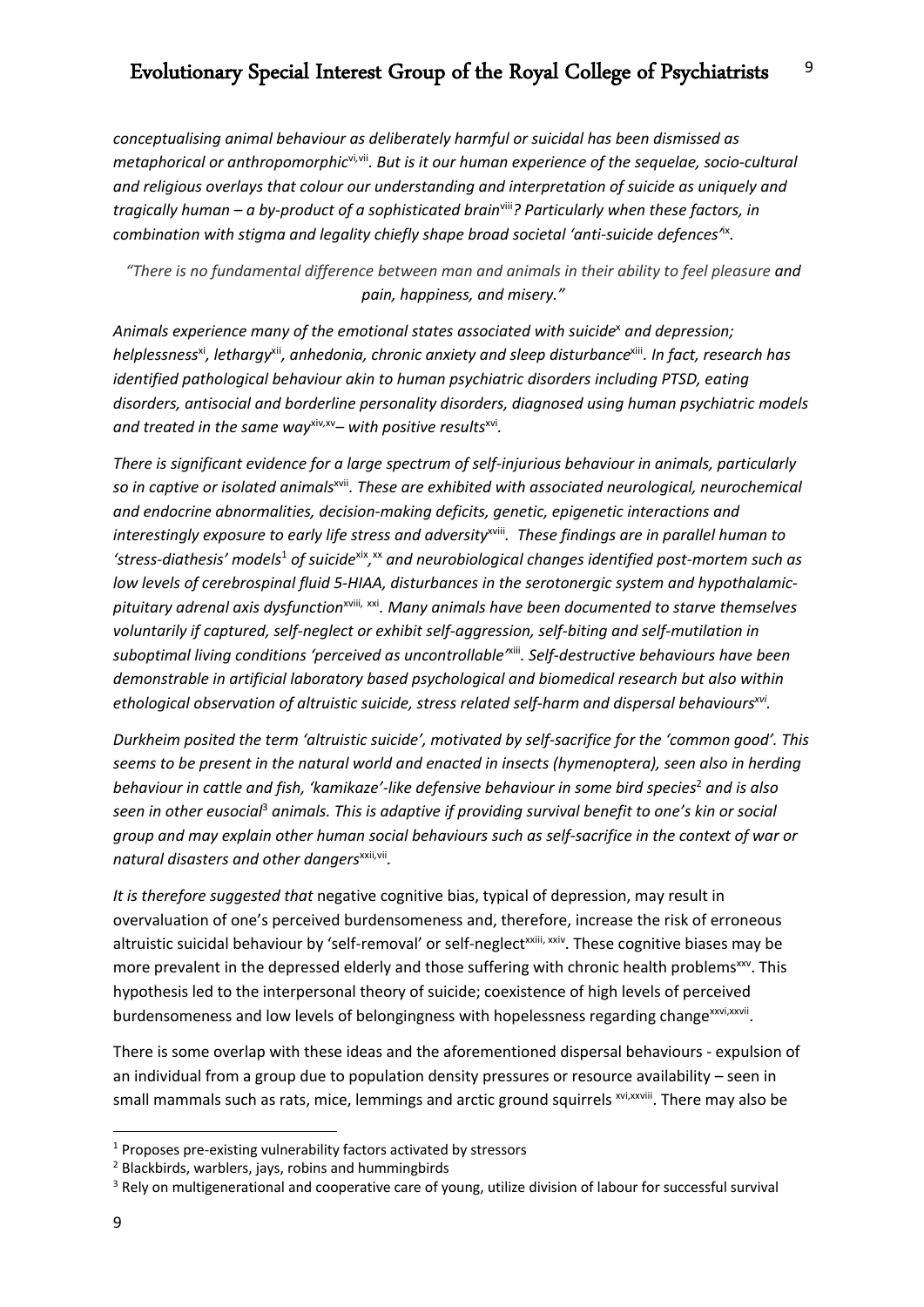parallels between this and suicidality linked with social exclusion or isolation, marginalisation, poverty, bullying and harassment<sup>xxix,xxx</sup>. Or put another way, risk taking or suicidal behaviour may manifest as a result of lack of physiological, safety and belonging needs being met in the environment incuding those of love intimate and sexual relationships<sup>4</sup>.

An alternative, and more commonly understood explanation is the antithesis of altruistic suicide – egoistic suicide – motivated by personal escape from intolerable circumstancevii. And here belies the problem. These acts of deliberate self harm, enacted by distressed individuals, as a communication of that distress or even as self-euthanasia<sup>vii</sup> cannot be understood as adaptive.

*Many believe that animals lack the cognitive capacity requisite for suicidal acts. Specifically, reflexive subjectivity is felt to be a requirement that is lacking. However, there is not a standard which can be*  applied for determination across different species<sup>xxxi</sup> and empirical research suggests self-cognizance *is a matter of 'degree rather than kind'<sup>xxviii</sup>. Some animals may even perform better than children<sup>xxxii</sup>* in demonstrating reflexive self-conscious subjectivity, for example on Gallup's mirror testxxxiii *(although a crude measure*xxxiv*). Moreover, how could we then account for suicidal behaviour in children or those with transient or permanent cognitive deficits or developmental impairments? Likewise in order to intentionally bring about one's own death, it is argued that one must be able to conceptualise death or one's own mortality. But again, there are humans that engage in selfinjurious behaviour who may also lack this understanding. There is also no evidence that animals necessarily lack this concept. Burial rituals as well as bereavement reactions may suggest otherwise following the loss of companions and relativesxxviii. Other land and aquatic mammals have specific post-mortem rituals which hint towards an understanding of death further than the experience of*  grief, for example, Bonobos will provide end of life care to others with whom they share a bond<sup>xxxv</sup> and will risk harm to themselves whilst preventing interference with bodies of loved ones<sup>xviii</sup>. Whilst it *is accepted that animals instinctively respond to fear and through learning from experience about danger, seek to avoid it, it is difficult to both prove and disprove concept of mortality.* 

*Suicide must be a choice of 'free will'. But it has also been put forward that as free will is a metaphysical or abstract notion, the assumption is that if a self-induced death when applied to animals can be explained 'naturally' by physical, chemical, biological or psychological processes then it is not a 'true suicide'. But where does this leave us in classifying self-inflicted death that is explained in this way?*xviii *Or even those arising from indoctrination, so-called suicide martyrdom*<sup>5</sup> *? Roughly half of completed suicides are linked with alcohol or drug abuse and dependency and up to*  10% with organic disorders and schizophrenia<sup>xxxvi</sup>, impairing executive functioning and directly *contradicting the above.* 

*We then must consider intent. How can we prove that any animal intends to end its life or that the behaviour is goal directed further than death being the final outcome? There are obviously some advantages in drawing conclusions about humans that choose to end their life regarding reasoning and motivation, but still proving true 'intent' is nuanced. So much so that it is felt there is frequent mis-coding or attribution of causation or mortality worldwide leading to underreporting of completed suicide*xxxvii*. Even considering the above concepts of altruistic and egoistic suicide, in real terms there is little way of reliably separating one's motivation, which are likely to be mixed. It is also* 

<sup>4</sup> As per Maslow's hierarchy of needs.

<sup>5</sup> Which could be understood as an altruistic suicide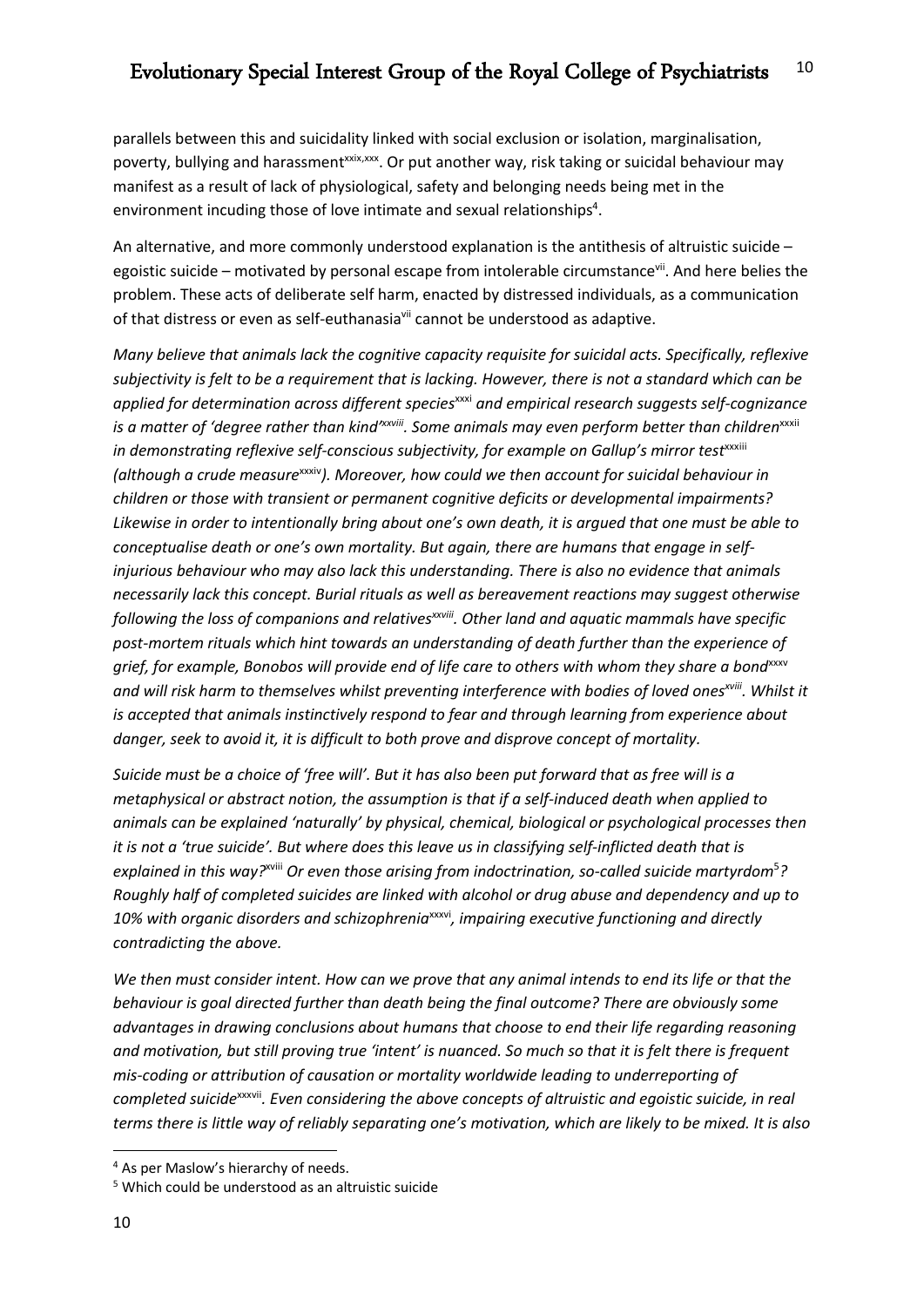*difficult to establish the intent of passive suicidal behaviour or self-neglect described above in animals and seen in severe depression, psychotic illnesses, substance addiction amongst others clinically. The motivating state does not typically map over to active suicidal behaviour should the means become availablexxxiv. Clinically there is much difficulty in differentiating parasuicidal behaviour as a 'cry for help', risk of death by misadventure and serious intent, due to the similarity in clinical profiles and stated intent*xxxviii *whilst simultaneously appreciating the increased risk of completed suicide following a previous attempt*xxxix*. Similarly, despite the availability of risk assessment tools based on known risk factors there is limited evidence of any predictive value*xl*.* 

*Although controversial and heavily disputed, the research into animal self-harm behaviours seem to*  draw two broad conclusions: the first that there exists some form of continuity between selfdestructive behaviour in non-human animals and homo sapiens<sup>vi</sup> and secondly that stress can change the behaviour of an animal in a way that can threaten its life.

*"It is not the strongest of the species that survives, nor the most intelligent that survives. It is the one that is most adaptable to change."*

The ramifications of 'stress' on behaviour should not be a surprise. 78% of suicides occur in low to middle income countries<sup>xli</sup>, with the rates of these rising<sup>6</sup> over the past 50 years whilst western societies saw a simultaneous decreasexxxvi. Socioeconomic factors strongly influence suicide and are co-variables, for example; low income, income equality, unemployment, low educational level, urbanization and poverty<sup>xxxvi</sup>. Where individuals have not met the criteria for a mental illness, precipitating factors to crises have been identified such as; acute financial difficulty, loss or divorce from a significant other<sup>7</sup>, discrimination, terror, violence and war<sup>xxxvi</sup>, medically unexplained pain<sup>8,xlii</sup>, disabilityxliii and chronic and/or lethal physical health problems such as HIV, cancer, MS, SLE, epilepsy amongst others.

Groups at higher risk of suicide are those working in the emergency services or first responder roles<sup>xliv</sup>, in the military<sup>xlv</sup>, imprisoned or incarcerated<sup>xlvi</sup>, homeless<sup>xlvii</sup>, refugees and asylum seekers<sup>xlviii</sup> <sup>xlix</sup>, minority groups<sup>1</sup> and the LGTBQ community<sup>li</sup> - all groups exposed to higher-than-average levels of psychosocial stress, including personal endangerment.

Overall men are almost twice as likely to complete suicide<sup>lii</sup> and the rate of male to female suicide is only reversed in China and Bangladesh<sup>9</sup>. We can hypothesise that local factors and cultural gender roles and expectations may contribute to the impact and management of stressors<sup>liii</sup> including availability of broader support systems and avenues of coping. Although there is dispute as to the origin, traditional gender roles broadly place males as 'providers and protectors' liv which may add to the psychological burden of challenges or adversity that threaten fulfilment of this role<sup>ly</sup>. Sociocultural ideals and expectations of masculinity may lead men to be less likely to seek help<sup>IV</sup> and have a tendency toward externalising behaviour<sup>lvi</sup>, impulsivity, aggression and lethal methods<sup>lvii,lviii</sup>.

But the brain is evolved to protect the self from harm - to survive and reproduce. Navigating stress, challenges, threats, predictable and unpredictable danger are universal experiences for all living

<sup>6</sup> By 60%

 $<sup>7</sup>$  To a lesser degree, a lack of romantic relationship<br><sup>8</sup> Although this is beginning to be understood as a somatoform illness</sup>

<sup>9</sup> M:F ratios of 0.8%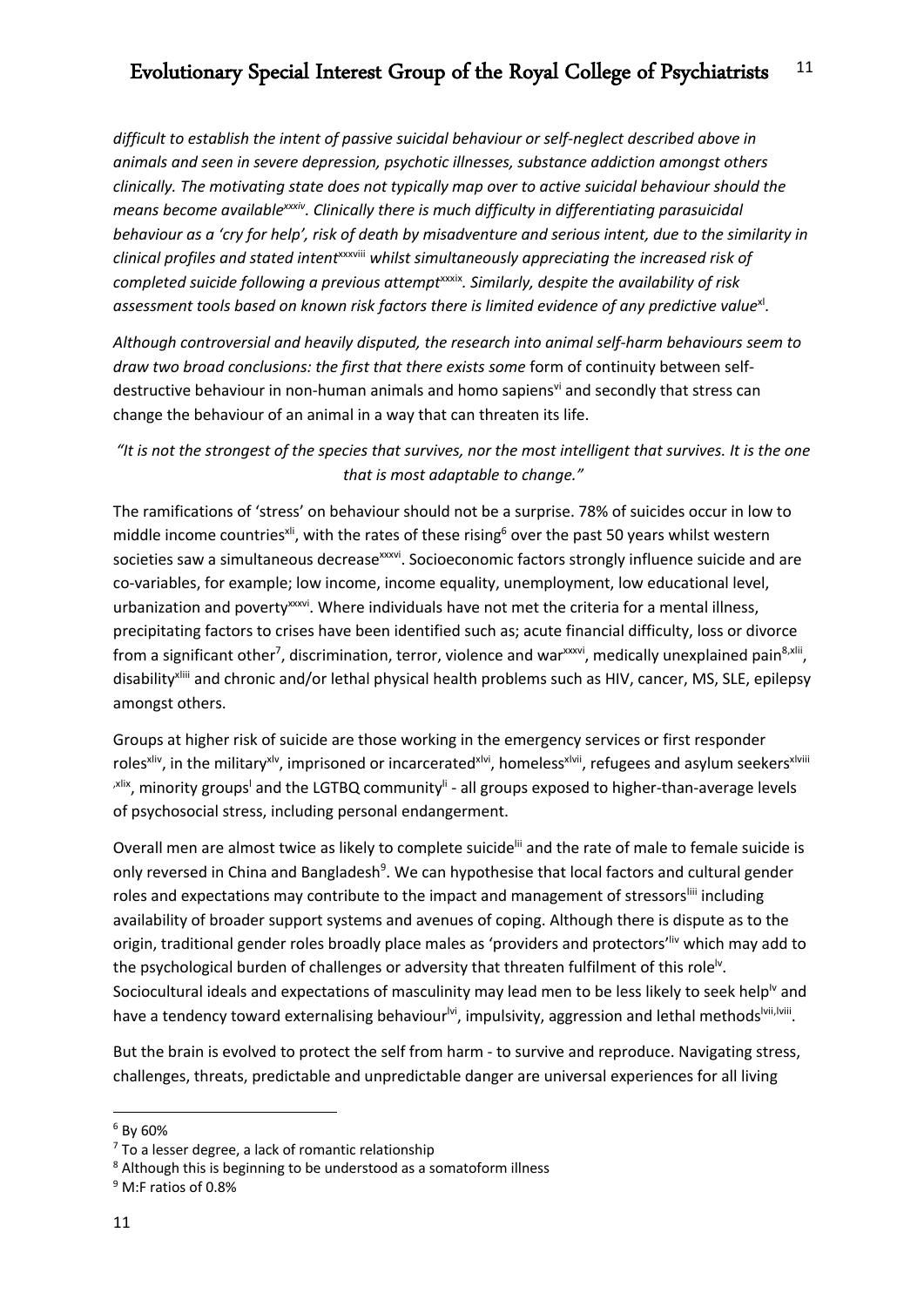beings. Aptitude to problem-solving and adaptation through adversity has cultivated and shaped our modern environment tix, Ix. It must then follow that the manifestation of suicide occurs generally and across species as an *absence* of adaptation in the context of overwhelming or cumulative stress or threat to the self or progeny.

Although suicide risk factors and warning signs have been identified these are imprecise and not sufficiently predictive. *Approximately 25% of those who have completed suicide are known to mental health services in the year prior to death*<sup>|xi</sup>. Between 60-98% of suicides are associated with mental illness on 'psychological post-mortem' studies although some caution needs to be taken with interpretation of these and the findings are contradictory with broad results<sup>|xii</sup>, xxxvi. Most commonly identified was depression (particularly psychotic depression in the elderly), alcohol or drug abuse as aforementioned, and personality disorder. Organic disorders and Schizophrenia make up less than 10% of these<sup>xxxvi</sup>.

*Symptom-based diagnoses using ICD and DSM can be limited due to the lack of causal explanation for the presenting pattern of symptomology, which is often individually variable despite implication of an underlying, universal mechanism. There is high comorbidity between disorders*lxiii *as well as poor diagnostic concordance between professionals and lack of specific treatment implications*lxiv*. We also know that the vast majority people with psychiatric disorders do not become suicidal, despite the presence and accumulation of these being an apparent risk factor, for example, less than 5% hospitalised with mood disorders go on to end their lives by suicide<sup>lxv</sup>. Mental illness is not a solely biological phenomenon, thought to originate from a complex interplay of biological, psychological and social precipitants, and is not predictive in its relationship to suicidal behaviour, but is often identified as a linear causative factor. Moreover,* psychobiological abnormalities are associated with vulnerability to suicidal behavior, independent of co-occurring psychiatric disorders<sup>lxvi,lxvii</sup>. Focusing on psychiatric diagnoses does not offer us any causal explanation as to suicidal behaviors despite mental health services and legal frameworks being structured around prevention of harm to self.

*It has been suggested that symptoms of mental illness itself may be protective against suicide – for example anergia in depressed mood or that addiction, for example, may act as means of dampening*  down emotional pain and arousal and therefore be protective<sup>lxviii</sup>. Certainly, poor mental health and *wellbeing appears to be an indicator to self and others of psychological suffering or 'dis-ease' across the animal world.* 

*The disease-based model disregards the significance of personal individual experiences or exposure to threats and self-protective responses and insinuates an external locus of 'illness' or dysfunction which does not hold true for many non-organic disorders.* 

*Successful adaptation to the environment, or resilience, involves learning from experience by changing behaviour, changing neural responses, changing immune responses and so forth. Each exposure to threat offers novel information with which to refine one's responses, by using the past to predict the future*<sup>lxix</sup>.

*This is a process which starts even prior to birth by intrauterine programming – shaping the foetal autonomic nervous system and HPA axis for the postnatal environment it is likely to encounter*lxx*. Epigenetics allow for the transmission of transgenerational trauma<sup>lxxi</sup> whilst early life stress and* adverse early experiences influence neuroplasticity<sup>lxxii</sup>. Unsurprisingly, adverse childhood experiences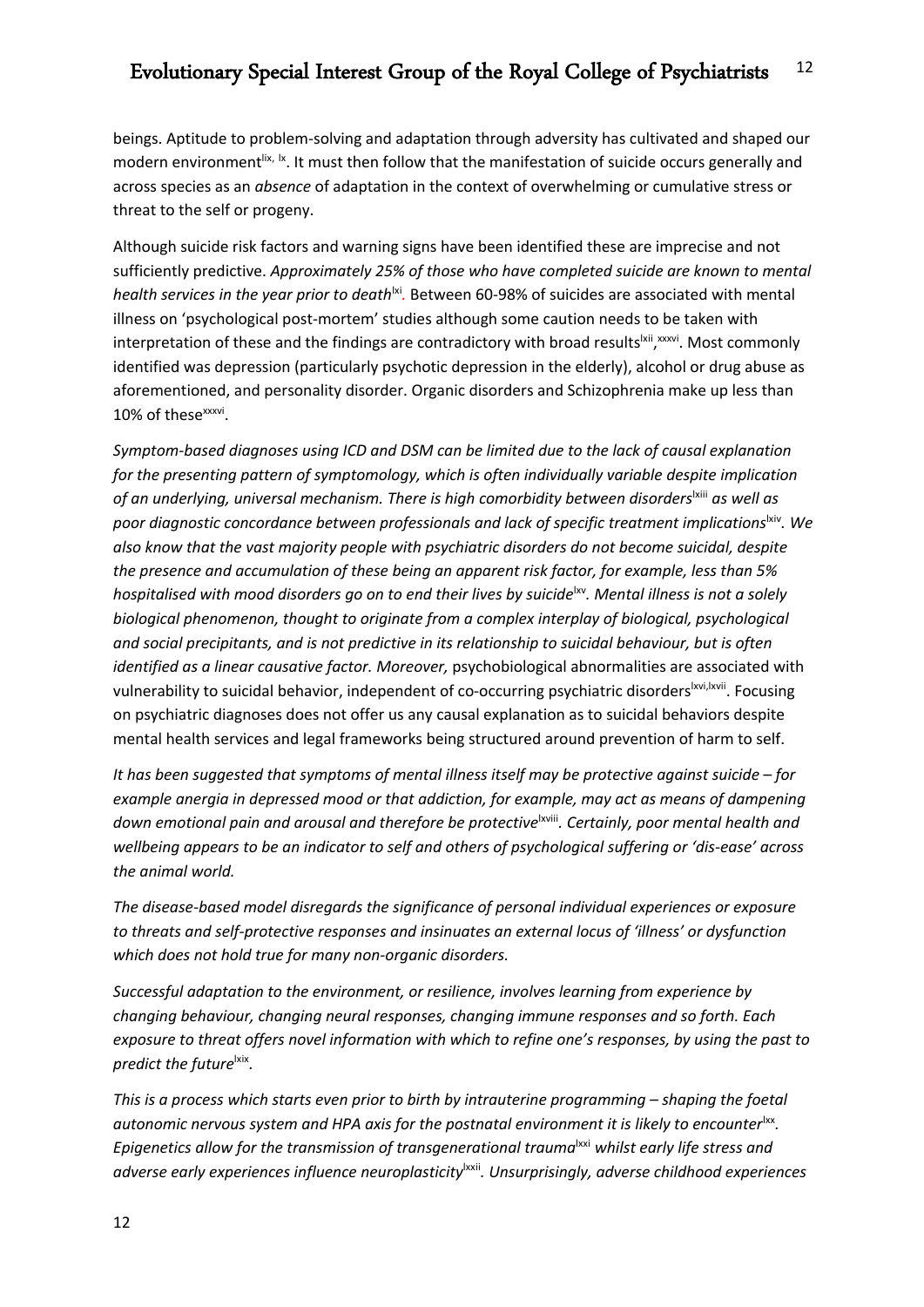*or ACEs have repeatedly been shown to be directly linked to suicidal behaviour in adulthood*lxxiii*,*lxxiv*. Likewise, trauma is associated with suicidality- interpersonal trauma most strongly, followed by childhood trauma and sexual trauma, more pronounced in men. Men were also found to be more at*  risk of suicide related to non-interpersonal trauma<sup>lxxv</sup>.

*Vulnerable and entirely dependent on others, new-borns must adapt to their environment and interpersonally caregivers to maximise availability such that needs are met. Attachment theory proposes an innate drive to organise behaviour self protectively*10lxxvi *shaped by interactive effects of genes with maturational processes and individual-specific experiences of threat and dyadic relationships with attachment figures. The outcome are strategies, born from neurological transformation of sensory stimuli into relation of self to context, and application of these dispositional representations to motivate behaviour. These may be be normative or non-normative but always adapted to individual context - at risk of giving rise to later psychopathological behaviour*<sup>11</sup>*,* lxxvii *as a developmental process*lxxviii*.* 

*Broadly speaking the maturing brain processes two avenues of incoming information with relation to possible threat; temporal order of events (apparent causal sequencing) and affective or somatic intensity in relation to the context. Conditions of a generally safe environment, or atleast adequate protection from danger, comfort and understanding of dangerous events supported by attachment figures allow for, more or less, a normative balance of cognitive and affective information processing allowing flexibility around selected behavioural responses when faced with threat – a 'B' or balanced strategy. This internal working model gives accurate associations of past events to accurate predictions and representations of the self in environmental context to the future in motivating behaviour. These becoming increasingly sophisticated and complex through development to adulthood as the cortex matures and at puberty integrate to sexuality and intimacy into pre-existing strategic functioning.* 

*Without such optimal conditions or interruptions to this process*<sup>12</sup> *a bias to either cognitive (temporal) or affective processing motivates behaviour. Both over-estimate danger and dispose the individual to act in self-protective ways - which although originally may have been safety-promoting, are likely maladaptive in the context of relative safety. However, the function of the behaviour is to reduce danger as (mistakenly) represented by the individual in the face of percieved threat. The first, an array of 'Type A' strategies*<sup>13</sup> *prioritise cognitive information, temporal order and causality at the expense of omitting negative feelings. These manifest as a result of predictable rejection of attachment behaviours by child or predictable danger. The opposite 'Type C' strategies*<sup>14</sup> *organise entirely around feeling with little attention paid to causality or consequences, in other words, promote indiscriminately responding and attending to changes in autonomic arousal regardless of context. Development and experience allow for opportunities for 'reorganisation' or correction, however in the case of pervasive predictable, unpredictable or deceptive danger a risk of reinforcing the strategy (at the expense of flexibility) or increasing the distortion of information. The transition to* 

<sup>&</sup>lt;sup>10</sup> And sexually, post puberty.

 $11$  Related to psychiatric diagnoses such as personality disorder, anxiety etc

 $12$  By abandonment, rejection, seperation from or loss of attachment figures, or alternatively experiences of active or passive harm by attachment figures

<sup>&</sup>lt;sup>13</sup> Overlapping with 'Avoidant Attachment' in ABCD Attachment model terms

<sup>&</sup>lt;sup>14</sup> Overlaps with 'Anxious Ambivalent' attachment in ABCD Attachment model terms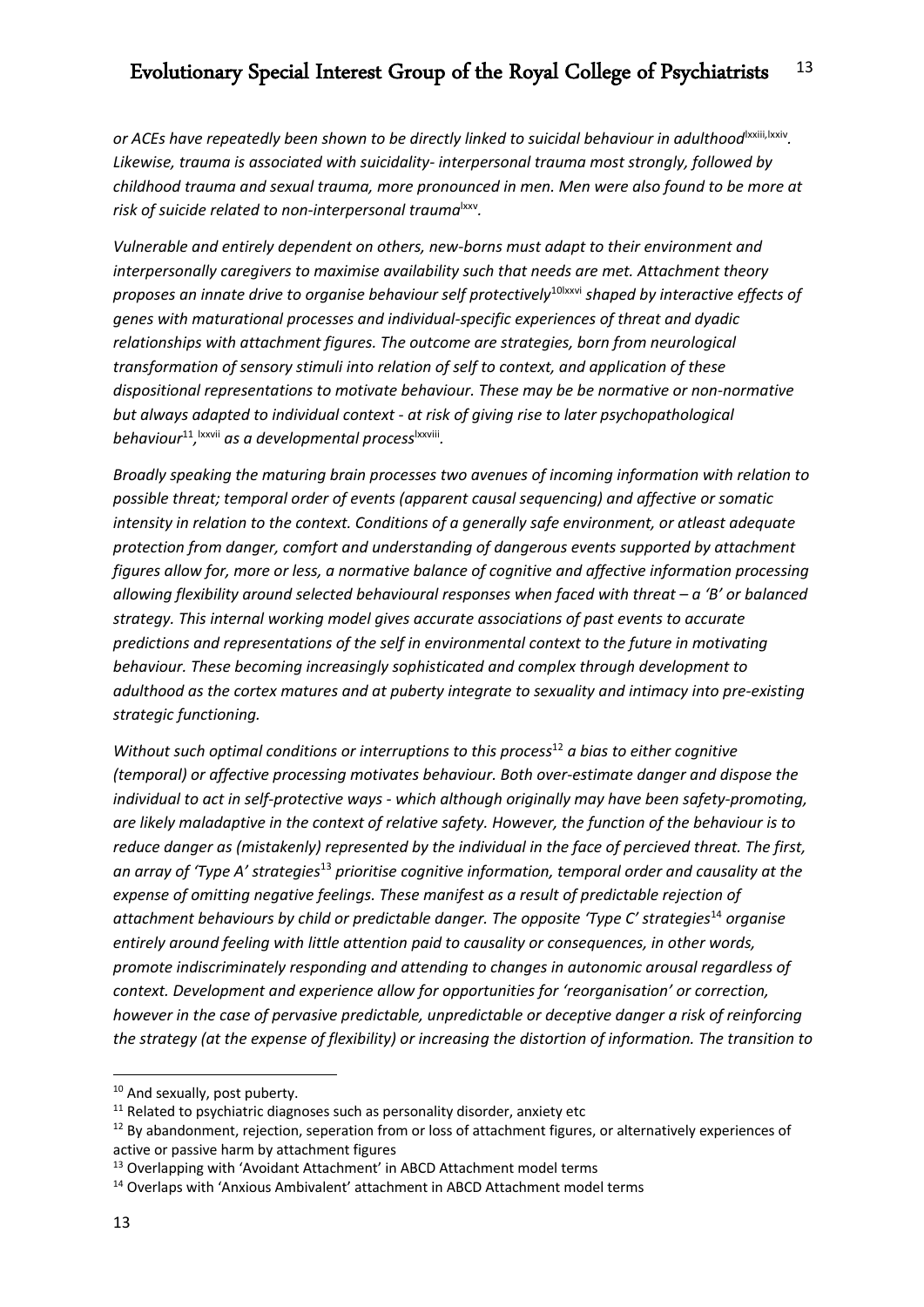*adulthood is a particular opportunity for strategic reorganisation. Confounding these strategies for an individual using any strategy, is an experience of trauma (resulting from danger beyond the individual's zone of proximal development, from which they were not protected nor comforted). These use pre-cortical neural processing as a 'psychological shortcut' to a fixed, rapid behavioural response<sup>lxix</sup>*.

*At face value, there are more obvious and immediate risks associated with using a 'Type C' strategy. Such behaviour is usually organised around unpredictable care or danger. For example, commonly presenting to CAMHS, these children may escalate their affect, using actions to communicate by harming themselves in order to elicit a response from parents to regulate their arousal, despite the*  nature of percieved threat often being ambiguous<sup>lxxix</sup>. These individuals rely on others to modulate *their affect. By adolesence and early adulthood the more extreme 'obsessive' C strategies are engaging in a relational care-seeking struggle that risks the self and obscures meaning, often seen in*  personality and eating disorders<sup>Ixxix</sup>. However, these individuals who act in ways that are at risk the *themselves (or others) often do self-present in some form to services. Despite this, the struggle endures with increasingly risky presentations and services duty bound to reliably intervene although with no answer to an irresolvable problem. Although the intention is not necessarily to harm the self but to draw others in, increasing risk is often necessary to keep the needs of the individuals met (or professional services engaged). In this we see an iatrogenic worsening of risky behaviour, often seen on admission to inpatient wards competitively or at the point of discharge.* 

Type A inhibitory strategies conversely are likely to go unnoticed, even praised by pleasing others through inhibition of true negative affect. In adulthood, these individuals who idealise and exonerate others and blame themselves for negative outcomes, are more at risk of satisfying others at the expense of personal feelings of emptiness or failure. They are more at risk of depression and psychosomatic distress<sup>1xxx</sup> which are significantly less likely to present to services or meet the attention of a system that requires demonstrative risk before a defined intervention is given. But it is the compulsive A strategies who may find themselves quietly impulsively drawn to sudden serious suicidal acts, particularly in an intrusion of negative affect – a rapid rise in autonomic arousal (which is usually kept low through inhibitory processes) when extreme danger is imminent and escape required<sup>Ixxx</sup>. This uncontrolled outburst of emotional behaviour may alert others to the individuals need for protection which may be obscured by compulsive behaviour (caregiving, performance, compliance) and pseudo-intimacy and allow for intervention – thereby remaining adaptive $\frac{1}{x}$ .

*Perhaps even riskier in both patterns is a state whereby the individual may become actively aware of the failure of the strategy as self-protective. But in the absence of an alternative or the reflective capacity to reorganise towards balance, despite being aware that the behaviour is no longer functional, these individuals use the pattern regardless, trapped in a position of non-agency regarding safety and comfort*lxxxi*. Both strategies, although initially adaptive and self-protective, involve risk.* 

*For the majority, in the absence of reorganisation, psychopathological behaviour or enacted danger to the self or others, these non-normative strategies simply continue to be, for the most part, adaptive to the individual's circumstances, and thus the next generation are born. In the role of attachment figure, like all parents they construct a world for their children based on their own*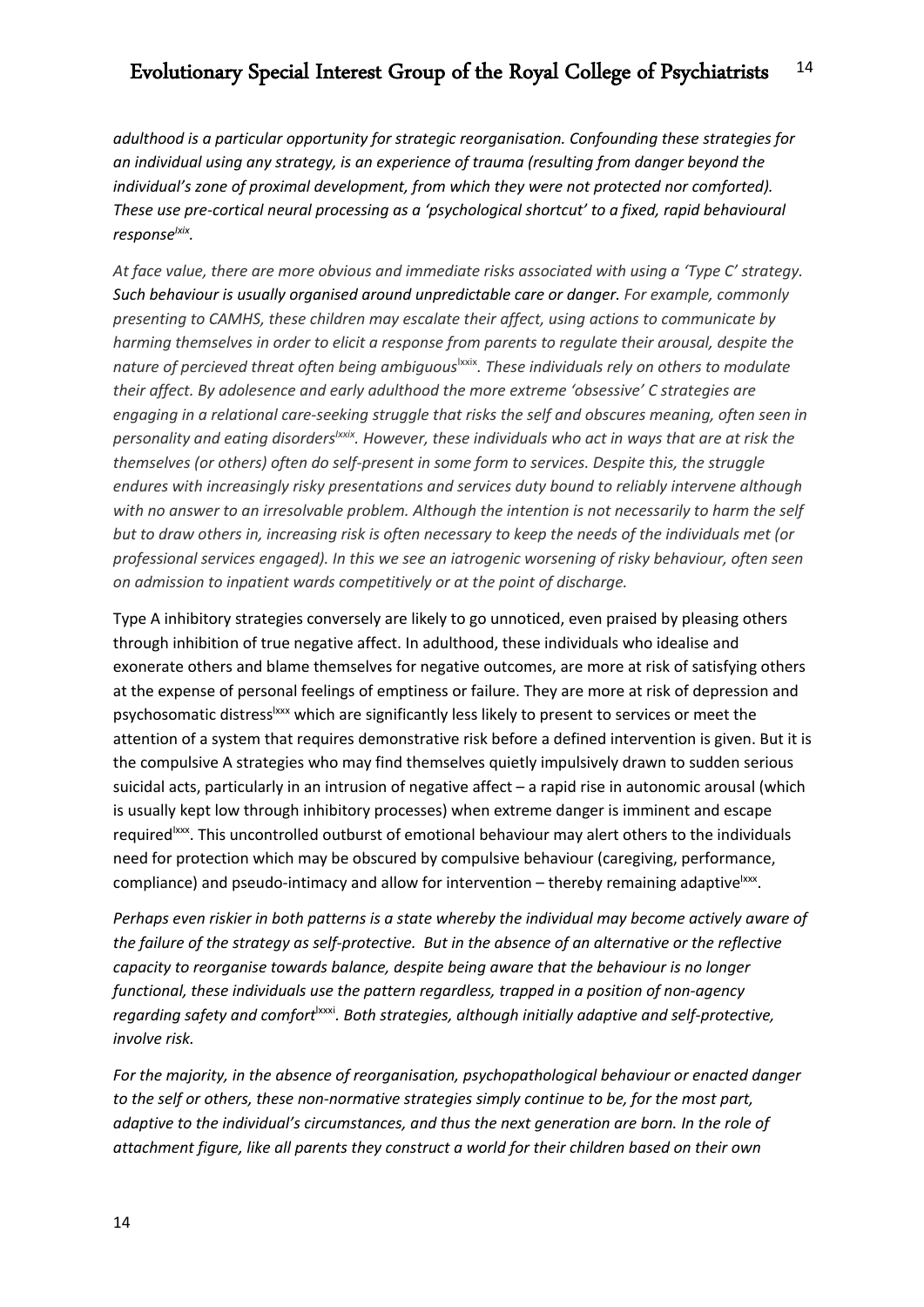*experiences of safety and danger from which their children must construct self-relevant meaning through their own experiences of this environment*<sup>1xxvi</sup>.

These strategies fit neatly with previous hypothesis about two groups of suicidal individuals – those who may threaten, self-harm and make suicidal gestures but remain at risk of (perhaps unintended) death to others with objectively a higher risk of suicide completion<sup>lxxxii</sup>, and is concordant with what presents clinically as well as accepted 'at risk' psychiatric disorders<sup>15</sup> whilst explaining why individuals may engage in this behaviour in the absence of known mental illness.

Understanding suicidal behaviour through a developmental lens allows us to conceptualise the function and emergence of deliberately self-injurious behaviour and the relationship between stressors with heritability, physiological and genetic factors of suicidal behaviour and psychopathology more generally.

However, if we are to consider and understand such behaviour from an evolutionary and adaptive perspective this does draw questions about how we are to best address it. Coordinating effective response would require restructuring of services into early intervention and prevention, investment in robust social services and early years support and more easily accessible systemic and psychotherapy provision toward customised, family-based treatments. This would be a marked shift away from the current model of care focusing on the treatment of adults, primarily through pharmaceutical means. Such work would require not only significant financial and political backing and infrastructure, for which there is already little appetite, but also a level of individual and societal introspection, engagement and accountability which feels aspirational but unfathomable in the current climate of health and social care in the UK.

## References

<sup>i</sup> Office of National Statistics

https://www.ons.gov.uk/peoplepopulationandcommunity/birthsdeathsandmarriages/deaths/bulletins/suicidesintheunitedkingdom/2018 registrations

ii: Patalay, P. and Fitzsimons, E. (2020). Mental ill-health at age 17 in the UK: Prevalence of and inequalities in psychological distress, self*harm and attempted suicide*. London: Centre for Longitudinal Studies.

iii https://www.who.int/teams/mental-health-and-substance-use/suicide-data

iv McGuffin P, Marusic A, Farmer A Crisis. *What can psychiatric genetics offer suicidology?* 2001; 22(2):61-5.

<sup>v</sup> On the Origin of Species (1859) & The Descent of Man (1871)

vi Preti, (2018) *Animal suicide: Evolutionary continuity or anthropomorphism?.* Animal Sentience 20(10)

DOI: 10.51291/2377-7478.1297

vii Hooper, R (2010) *Animals do not commit suicide* New Scientist

viii Humphrey, N (2018) *The lure of death: suicide and human evolution* Phil. Trans. R. Soc. B 373: 20170269.20170269

ix Soper, C A. (2018). *The Evolution of Suicide*. 10.1007/978-3-319-77300-1.

<sup>x</sup> Preti, A. (2011b). *Do animals commit suicide? does it matter?* Crisis, 32, 1-4

xi Seligman, M.E. (1972). *Learned helplessness*. Annual Review of Medicine, 23, 407-412.

xii Anderson, J.R., Gillies, A., & Lock, L.C. (2010). *Pan thanatology*. Current Biology, 20, R349- R351.

xiii Preti, A. (2011a). *Animal model and neurobiology of suicide*. Progress in NeuroPsychopharmacology and Biological Psychiatry, 35, 818- 830.

xiv Braitman, L. (2014). *Animal madness: How anxious dogs, compulsive parrots, and elephants in recovery help us understand ourselves*. New York, NY: Simon and Schuster.

xv Overall, K.L. (2000). *Natural animal models of human psychiatric conditions: Assessment of mechanism and validity*. Progress in Neuro-Psychopharmacology and Biological Psychiatry, 24, 727-776.

xvi Crawley, J.N., Sutton, M.E., & Pickar, D. (1985). *Animal models of self-destructive behavior and suicide*. Psychiatric Clinics of North America, 8, 299-310

xvii Preti, A. (2007). *Suicide among animals: A review of evidence*. Psychological Reports, 101, 831-848.

 $15$  'A' strategies are also associated with psychotic illnesses including schizophrenia, bipolar disorder, both 'A' and 'C' with substance use disorders (to self-regulate arousal) but beyond the scope of this essay.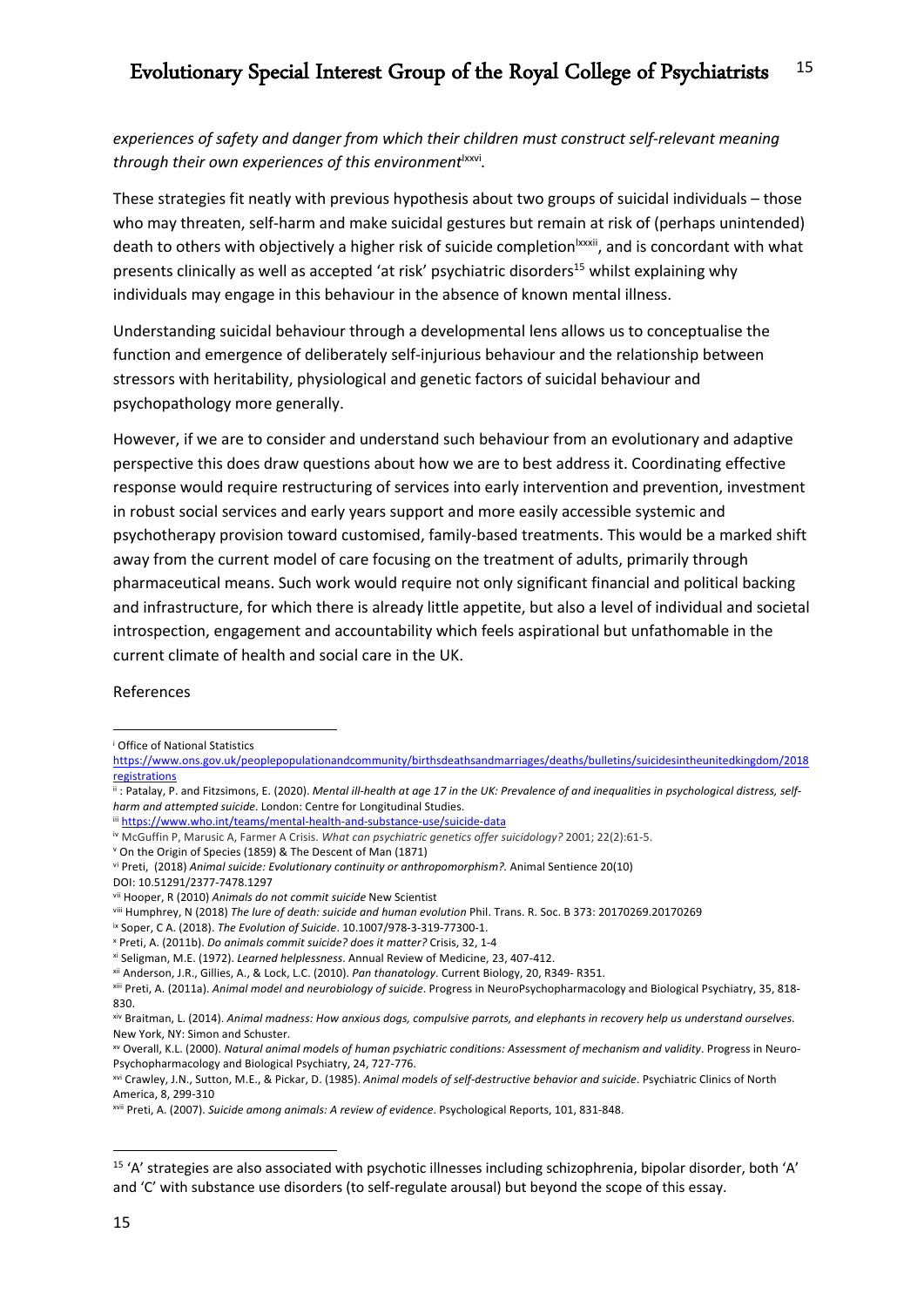xviii Gould, T.D., Georgiou, P., Brenner, L.A., Brundin, L., Can, A., Courtet, P., Donaldson, Z.R., Dwivedi, Y., Guillaume, S., Gottesman, I., Kanekar, S., Lowry, C.A., Renshaw, P.F., Rujescu, D., Smith, E.G., Turecki, G., Zanos, P., Zarate, C.A., Zunszain, P.A., & Postolache, T.T. (2017). *Animal models to improve our understanding and treatment of suicidal behavior*. Translational Psychiatry, 7, e1092. xix Schotte DE, Clum GA *Problem-solving skills in suicidal psychiatric patients*. J Consult Clin Psychol. 1987; 55: 49-54

xx Mann JJ Waternaux C Haas GL Malone KM *Toward a clinical model of suicidal behavior in psychiatric patients*. Am J Psychiatry. 1999; 156: 181-189

xxi Man JJ, K van Heerington (2014) *The Neurobiology of Suicide*, The Lancet https://doi.org/10.1016/S2215-0366(14)70220-2

xxii Joiner TE, Hom MA, Hagan CR, Silva C. 2016 *Suicide as a derangement of the self-sacrificial aspect of eusociality*. Psychol. Rev. 123, 235– 254.

xxiv Thomas E. Joiner, Melanie A. Hom, Christopher R. Hagan, and Caroline Silva Florida State University *Suicide as a Derangement of the Self-Sacrificial Aspect of Eusociality* Psychological Review 2016, Vol. 123, No. 3, 235–254

xxv Cahill E, Lewis LM, Barg FK, Bogner HR. *"You don't want to burden them": older adults' views on family involvement in care*. J Fam Nurs. 2009;15(3):295-317. doi:10.1177/1074840709337247

xxvi Joiner TE *Why people die by suicide*. Harvard University Press, Boston, MA2005

xxvii Van Orden KA Witte TK Cukrowicz KC Braithwaite SR Selby EA Joiner Jr, TE *The interpersonal theory of suicide*. Psychol Rev. 2010; 117: 575-600

xxviii Peña-Guzmán, David M. (2017) *Can nonhuman animals commit suicide?*. AnimalSentience 20(1) DOI: 10.51291/2377-7478.1201 xxix John A, Glendenning AC, Marchant A, Montgomery P, Stewart A, Wood S, Lloyd K, Hawton K *Self-Harm, Suicidal Behaviours, and Cyberbullying in Children and Young People: Systematic Review* J Med Internet Res 2018;20(4):e129

xxx Azúa Fuentes E, Rojas Carvallo P, Ruiz Poblete S. *Acoso escolar (bullying) como factor de riesgo de depresión y suicidio [Bullying as a risk factor for depression and suicide]*. Rev Chil Pediatr. 2020 Jun;91(3):432-439. Spanish. doi: 10.32641/rchped.v91i3.1230. PMID: 32730526. xxxi Bekoff, M., & Sherman, P. (2004). *Reflections on animal selves*. TRENDS in Ecology and Evolution, 19, 176-180. xxxii Willett, C. (2014). Interspecies ethics. New York, NY: Columbia University Press.

xxxiii Prior, H., Schwarz, A., & Güntürkün, O. (2008). *Mirror-induced behavior in the magpie*: *Evidence of self-recognition*. PLoS Biology, 6, 1642-1650

xxxiv Ristau, Carolyn A. (2017) *Self, death, and suicide: Does an animal know of these?*. Animal Sentience 20(5) DOI: 10.51291/2377- 7478.1290

xxxv Yang, B., Anderson, J.R., & Li, B.G. (2016). *Tending a dying adult in a wild multi-level primate society*. Current Biology, 26, R403-R404 xxxvi Bachmann S. *Epidemiology of Suicide and the Psychiatric Perspective*. Int J Environ Res Public Health. 2018;15(7):1425. Published 2018 Jul 6. doi:10.3390/ijerph15071425

xxxvii Bertolote JM, Fleischmann *Suicide and psychiatric diagnosis: a worldwide perspective*. A World Psychiatry. 2002 Oct; 1(3):181-5. xxxviii Linehan MM. *Suicidal people. One population or two?* Ann N Y Acad Sci. 1986;487:16-33. doi: 10.1111/j.1749-6632.1986.tb27882.x. PMID: 3471160.

xxxix . Cheng AT, Chen TH, Chen CC, Jenkins R *Psychosocial and psychiatric risk factors for suicide. Case-control psychological autopsy study* Br J Psychiatry. 2000 Oct; 177():360-5.

xl Lindh ÅU, Dahlin M, Beckman K, Strömsten L, Jokinen J, Wiktorsson S, Renberg ES, Waern M, Runeson B. *A Comparison of Suicide Risk Scales in Predicting Repeat Suicide Attempt and Suicide: A Clinical Cohort Study*. J Clin Psychiatry. 2019 Nov 19;80(6):18m12707. doi: 10.4088/JCP.18m12707. PMID: 31747488.

xli WHO . In: *Preventing Suicide: A Global Imperative*. WHO, editor. World Health Organization; Geneva, Switzerland: 2014. pp. 7, 20, 40. xlii Tang NK, Crane C., *Suicidality in chronic pain: a review of the prevalence, risk factors and psychological links*. Psychol Med. 2006 May; 36(5):575-86.

xliii Rahman S, Alexanderson K, Jokinen J, Mittendorfer-Rutz E. *Risk factors for suicidal behaviour in individuals on disability pension due to common mental disorders - a nationwide register-based prospective cohort study in Sweden*. PLoS One. 2014;9(5):e98497. Published 2014 May 28. doi:10.1371/journal.pone.0098497

xlivMilner A, Witt K, Maheen H, LaMontagne AD *Suicide among emergency and protective service workers: A retrospective mortality study* in Australia, 2001 to 2012. Work. 2017; 57(2):281-287.

xlv Nock MK, Stein MB, Heeringa SG, Ursano RJ, Colpe LJ, Fullerton CS, Hwang I, Naifeh JA, Sampson NA, Schoenbaum M, Zaslavsky AM, Kessler RC, Army STARRS Collaborators.*Prevalence and correlates of suicidal behavior among soldiers: results from the Army Study to Assess Risk and Resilience in Service members* (Army STARRS).JAMA Psychiatry. 2014 May; 71(5):514-22.

xlvi Jones R.M., Hales H., Butwell M., Ferriter M., Taylor P.J. Suicide in high security hospital patients. Soc. Psychiatry Psychiatr. Epidemiol. 2010;**46**:723–731. doi: 10.1007/s00127-010-0239-6]

xlvii Fekadu A., Hanlon C., Gebre-Eyesus E., Agedew M., Solomon H., Teferra S., Gebre-Eyesus T., Baheretibeb Y., Medhin G., Shibre T., et al. *Burden of mental disorders and unmet needs among street homeless people in Addis Ababa, Ethiopia*. BMC Med. 2014;**12**:138. doi: 10.1186/s12916-014-0138-x.

xlviii Lindert J, Schouler-Ocak M, Heinz A, Priebe S *Mental health, health care utilisation of migrants in Europe*. Eur Psychiatry. 2008 Jan; 23 Suppl 1():14-20.

xlix Kalt A, Hossain M, Kiss L, Zimmerman C *Asylum seekers, violence and health: a systematic review of research in high-income host countries*. Am J Public Health. 2013 Mar; 103(3):e30-42.

<sup>l</sup> Mcspadden LA *Ethiopian refugee resettlement in the Western United States: social context and psychological well-being*.Int Migr Rev. 1987 Fall; 21(3):796-819.

li Haas AP, Eliason M, Mays VM, Mathy RM, Cochran SD, D'Augelli AR, Silverman MM, Fisher PW, Hughes T, Rosario M, Russell ST, Malley E, Reed J, Litts DA, Haller E, Sell RL, Remafedi G, Bradford J, Beautrais AL, Brown GK, Diamond GM, Friedman MS, Garofalo R, Turner MS, Hollibaugh A, Clayton PJ *Suicide and suicide risk in lesbian, gay, bisexual, and transgender populations: review and recommendations*.J Homosex. 2011; 58(1):10-51.

xxiii Aubin HJ, Berlin I, Kornreich C. *The evolutionary puzzle of suicide*. Int J Environ Res Public Health. 2013;10(12):6873-6886. Published 2013 Dec 9. doi:10.3390/ijerph10126873